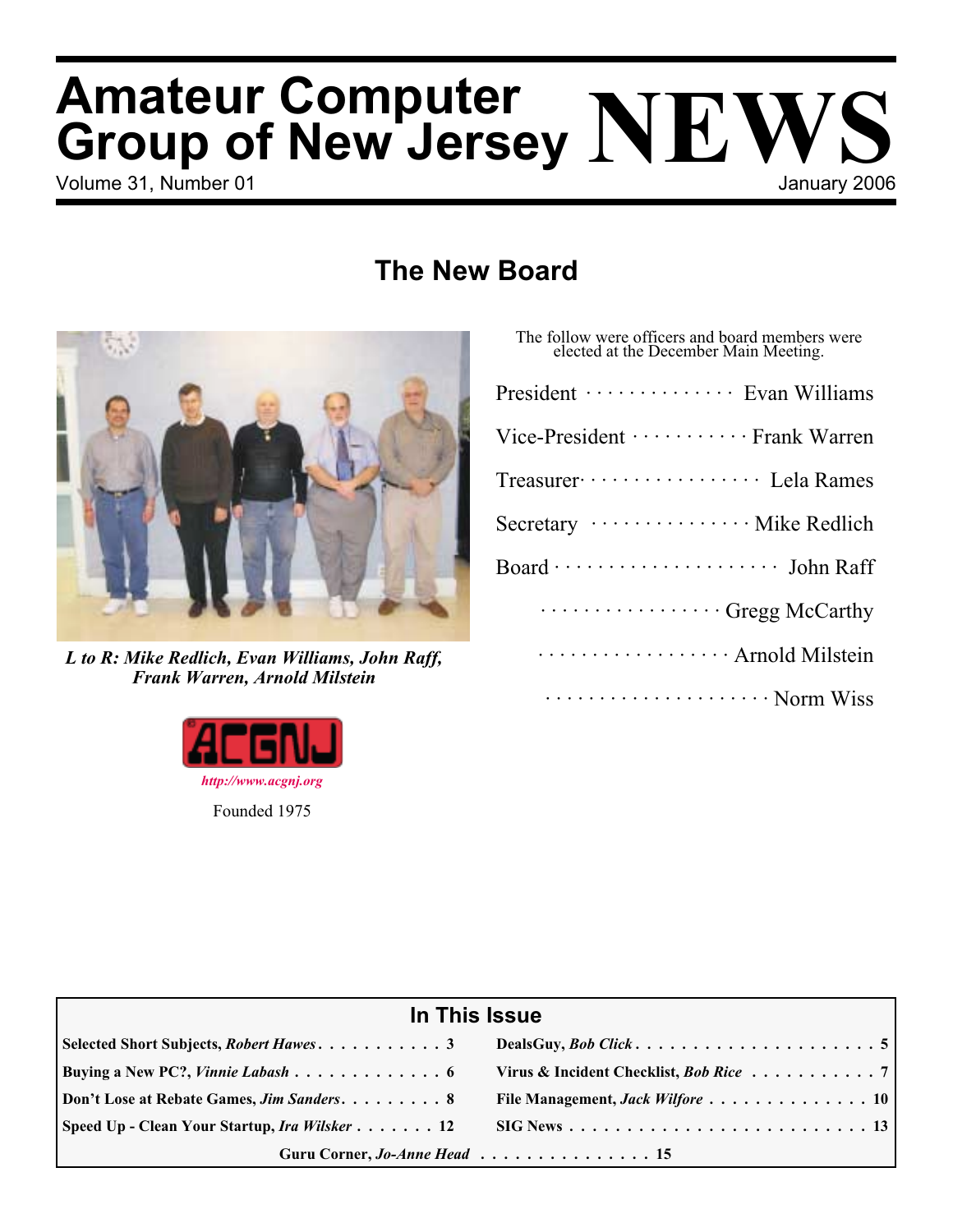#### **Officers, Directors and Leaders Officers Board of Directors**<br> **President** Evan Williams (908) 359-8070 Director Emeritus (908) 359-8070 Director Emeritus Sol Libes (609) 520-9024 Vice President Frank Warren (908) 756-1681 Through 2006 Bill Farrell (732) 572-3481 Treasurer Lela Rames Lela Annes (908) 889-2366 Secretary Mike Redlich (908) 537-4915 Lenny Thomas Past President Scott Vincent (973) 539-8169 Malthi Masurekar (732) 560-1534 Through 2005 Gregg McCarthy **Special Interest Groups Arnold Milstein** (908) 753-8036 Net 1973) Manuel J Goyenechea (201)998-1048<br>C Languages Bruce Arnold (908) 735-7898 100 Norm Wiss C Languages Bruce Arnold (908) 735-7898 Gamers Guild Gregg McCarthy Genealogy Frank Warren (908) 756-1681 **Standing Committees** Investing Norman Wiss APCUG Rep. Frank Warren (908) 756-1681<br>Java Michael Redlich (908) 537-4915 Facilities John Raff (973) 560-9070 Java Michael Redlich (908) 537-4915 Facilities John Raff (973) 560-9070 Layman's Forum Matthew Skoda (908) 359-8842 Financial Frank Warren (908) 756-1681 Lotus Notes Mike Barlow (732) 873-1107 Historian Lenny Thomas LUNICS Andreas Meyer Membership Mark Douches (908) 889-2366 MCP Gregg McCarthy Newsletter — open — Visual Basic Rick Elbanna Trenton ComputerFest Scott Vincent (973) 539-8169 VBA & Excel James Ditaranto (201) 986-1104 Vendor Liaison Bill Farrell (732) 572-3481 Window Pains John Raff (973) 560-9070 Webmaster John Raff (973) 560-9070

# **ACGNJ News**

**Editor**

Barbara DeGroot 145 Gun Club Road Palmerton PA 18071 Tel: (570) 606-3596 bdegroot@ptd.net

#### **Associate Editor** Bill Farrell (732) 572-3481 *wfarr18124@aol.com*

**Publisher**

**ACGNJ News** is published by the Ama- teur Computer Group of New Jersey, In- corporated (ACGNJ), PO Box 135, Scotch Plains NJ 07076. ACGNJ, a non-profit ed-<br>ucational corporation, is an independent computer user group. Opinions expressed<br>herein are solely those of the individual author or editor. This publication is **Copy-**<br>right © 2006 by the Amateur Computer<br>Group of New Jersey, Inc., all rights re-**Group of New Jersey, Inc., all rights re- served. Permission to reprint with ap- propriate credit is hereby given to non-profit organizations.**

**Submissions:** Articles, reviews, cartoons, illustrations. Most common formats are acceptable. Graphics embedded in the docu-<br>ment must also be included as separate files. Fax or mail hard copy and/or disk to editor: OR e-mail to Editor. **Always con**firm. Date review and include name of word processor used, your name, address and phone *and* name, address and phone of manufacturer, if available.

**Tips for reviewers:** Why does anyone need it? Why did you like it or hate it? Ease (or difficulty) of installation, learning and use. Would you pay for it?

**Advertising:** Non-commercial announce- ments from members are free. Commercial ads 15 cents per word, \$5 minimum. Camera ready display ads: Full page (7 x 10 inches) \$150, two-thirds page (4½ x 10) \$115, half-page \$85, one-third \$57, quarter \$50, eighth \$30. Discount 10% on 3 or more con- secutive insertions. Enclose payment.

**Publication Exchange:** Other computer user groups are invited to send a subscription to ACGNJ at the address below. We will re- spond in kind.

**Address Changes** should be directed to Martin Rosenblum (*m.rosenblum@ieee.org*) and/or to his attention at ACGNJ at the ad- dress below.

**Membership**, including subscription: 1 year \$25, 2 years \$40, 3 years \$55. Student or Senior Citizen (over 65): 1 year \$20, 3 years \$45. Family of member, without subscription, \$10 per year. Send name, address and payment to ACGNJ, PO Box 135, Scotch Plains NJ 07076.

**Typographic Note**: The ACGNJ News is produced using Corel Ventura 5. Font fami- lies used are Times New Roman (TT) for body text, Arial (TT) for headlines.

# **E-Mail Addresses**

Here are the e-mail addresses of ACGNJ Officers, Directors and SIG Leaders (and the Newsletter Editor). This list is also at (*<http://www.acgnj.org/officers.htm>*).

| Bruce Arnold         | barnold@blast.net            |
|----------------------|------------------------------|
| Mike Barlow          | barlowm@bright-ideas.com     |
| Barbara DeGroot      | bdegroot@ptd.net             |
| James Ditaranto      | ExcelVBA@hotmail.com         |
| Mark Douches         | pcproblems@pobox.com         |
| Rick Elbanna         | rick@nobella.com             |
| <b>Bill Farrell</b>  | wfarr18124@aol.com           |
| Manuel Govenechea    | goya@servertec.com           |
| Sheldon Koepf        | sheldonk@intac.com           |
| Sol Libes            | sol@libes.com                |
| Malthi Masurekar     | masureka@umdnj.edu           |
| Gregg McCarthy       | greggmc@optonline.net        |
| Andreas Meyer        | lunics@acgnj.org             |
| Arnold Milstein      | mrflark@yahoo.com            |
| Jim O'Keefe          | okeefejim@yahoo.com          |
| John Raff            | jraff2@optonline.net         |
| Lela Rames           | $l$ rames $@at$ .net         |
| Mike Redlich         | mike@redlich.net             |
| Marty Rosenblum      | $m$ .rosenblum@ieee.org      |
| Matt Skoda           | som359@aol.com               |
| Keith Sproul         | ksproul@noc.rutgers.edu      |
| Lenny Thomas         | lennythomas@technologist.com |
| <b>Scott Vincent</b> | scottvin@optonline.net       |
| Frank Warren         | kb4cyc@webwarren.com         |
| Evan Williams        | nhpressgo@blast.net          |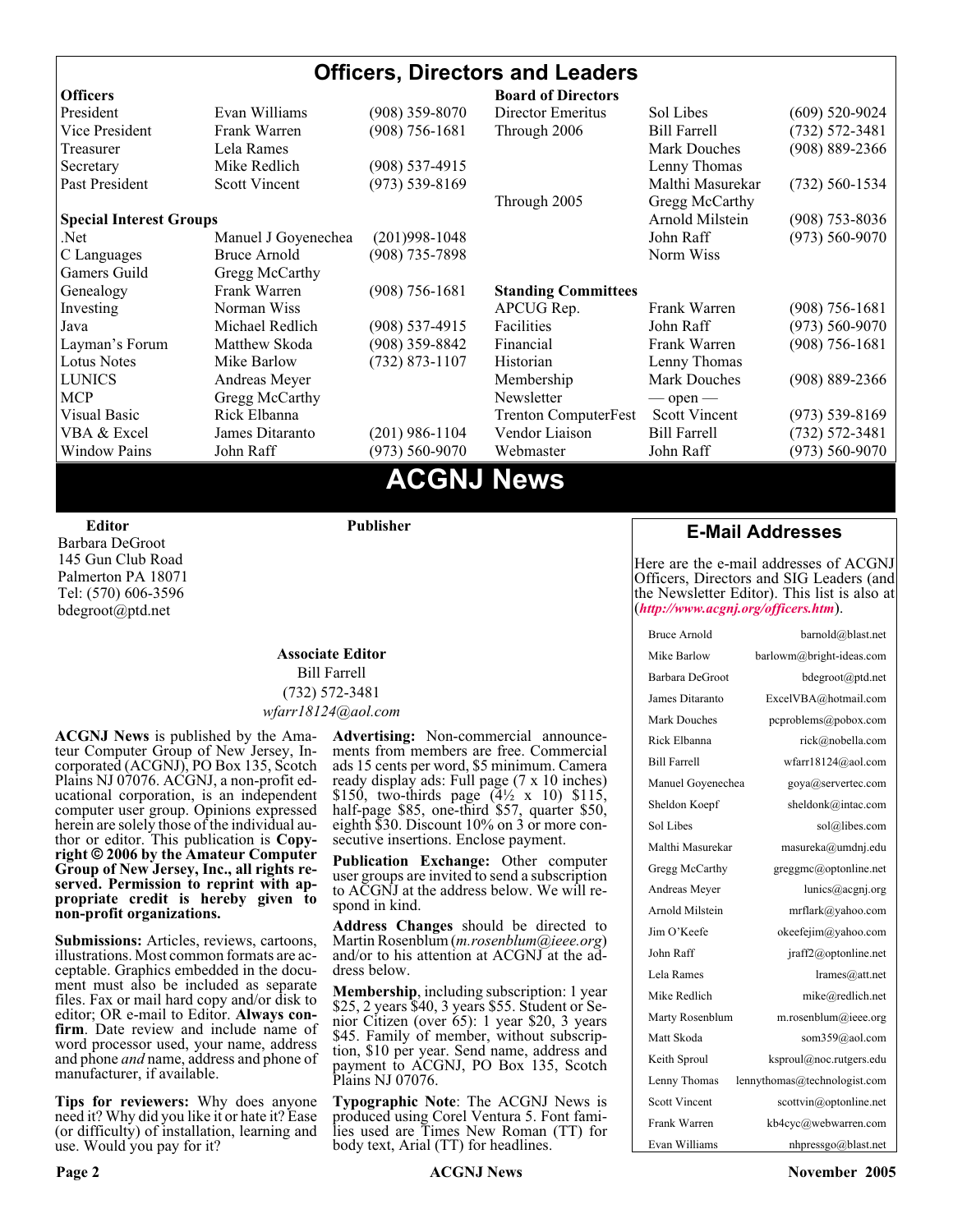# **Selected Short Subjects**

# *Robert Hawes, ACGNJ (r\_d\_hawes@hotmail.com)*

There were mistakes in last month's article that were utterly, completely and totally **my** fault.(I call what I submit to this newsletter "articles". To call them "columns" seems a bit presumptuous, somehow). One was a typo - a simple singular/plural switch, the kind a spell checker can't fix. I must have read that particular paragraph dozens of times and I missed it every single time. (That's **not** an exaggeration. If you're going to write this type of thing, you'd better be in love with your own words. You'll be reading them over and over again). I hate when a grammatical error gets published. I feel it out there, set in stone, mocking me forever. (I can hear future historians saying; "Bob Hawes? Oh, yeah. Wasn't he the guy who ruined that computer club newsletter?"). The other errors were errors of fact, in my "Pop Quiz". I'll deal with them specifically in the "Answers" appendix at the end of this article. That's enough apologizing for now. We'll have some trivia next, then return to my futile rant from last month

A couple of times in the past, I've come across small bits of useful knowledge that most people didn't seem to be aware of. If I'd been an ACGNJ member back then, I could have written some informative (and I hope interesting) newsletter articles. However, this kind of stuff tends to have a short shelf life. For instance, who cares now that there were two different wiring schemes used by the nine conductor ribbon cable adapters that ran from the ten pin DIP headers on motherboards and I/O cards (pin 10 was an unused dummy) to the DB9 or DB25 serial port sockets on the backs of computer cases? If you accidentally installed the wrong one in your PC, absolutely nothing that you could do on the software end would ever make that serial port work correctly. While it's true that since the adoption of PS/2 mice (mouses?) and internal modems, most computers don't even use their serial ports anymore, there's a significant minority that still do, and probably always will. Many scientific and industrial data collection devices use serial communications. Then, there are literally **millions** of cash registers out there that can only interact with computers through serial ports, far too many to ever allow for a complete switch to a newer protocol. Indeed, a cash register dealer I used to work for once almost threw out a perfectly good computer because someone (**not** me) had stuck in the wrong adapter. Luckily, I noticed it in time. Both designs were visually identical, but I worked out an easy continuity test that just about anybody could have used to tell them apart - a simple and virtually foolproof way of seeing if the first two conductors were 1 and 2 or 1 and 6. (For you trivia buffs: on one ribbon cable layout, the output pins ran 1, 2, 3, 4, 5, 6, 7, 8 and 9; while on the other, the pins ran  $1, 6, 2, 7, 3, 8, 4, 9$  and finally 5. You can imagine how switching that would scramble the signals). With the move to the ATX motherboard design standard, this piece of information became completely irrelevant.

Now, I've got a little mnemonic device that I want to pass along before it, too, becomes obsolete. We all know how hard disk manufacturers have been lying to us for years about the sizes of their devices (that sounds sort of dirty, doesn't it?) by

quoting decimal Megabytes (and now Gigabytes) instead of the computer-correct hexadecimal values. (For example, a so-called 80 GB drive can truly hold only 74.5 **real** GB). I thought that a degree of maturity and honesty had come to the industry when the CD specifications were announced. The 650 MB and 700 MB CDs can actually take about 652 MB and 703 MB, respectively. But I guess it was too good to last. A "4.7 GB" DVD really holds just 4.37 GB. I will now coin a phrase that (unless someone can prove a prior claim) I intend to refer to from now on as *Hawes' Second Law of the Universe*; "The total capacity of **any** type of container will always be just a teeny, tiny bit smaller than the amount of stuff you try to put into it". When assembling a data DVD, unless you want to run into this immutable fact of life, you'd better keep close track of your total size, and remember that the limit is 4.**3**7 GB, not 4.7 GB. The situation gets even worse because, depending what program you're using, you'll probably get your "total files selected" information in either MB or KB, **not** GB. According to the Nero Burning ROM program, DVD total capacities are 4,483 MB for DVD+R or DVD+RW, and 4,489 MB for DVD-R or DVD-RW, so 4,480 MB is a nice round figure to shoot for. In Kilobytes, a good round figure turns out to be 4,590,000 KB (that's even closer, at 4,482.42 MB, which **is** 4.37 GB to two decimal places). Now for my memory trick: 4.37 GB, 4,480 MB, 4,590,000 KB, 4+3=7, 4+4=8,  $4+5=9$ .

I've only got time to mention one "time bug" this issue, and it's a real weird one. As I may have mentioned in a previous article, I use CDs (and now DVDs) as my primary means of backup. However, I only use regular disks, not RWs. I just use re-writable disks for temporary transfers and experiments. This particular disk was a little of both. It's a multi-session CD-RW disk with two tracks, one in each of two sessions. Session one contains a 327 MB "first draft" test track for a CD I was making in January, 2004. Track two (in session two) contains 400 files (in 263 MB) that I had to get duplicated someplace else very quickly in March, 2004. So quickly that I didn't want to waste time erasing the CD, and just added the second session. Ordinarily, I would have erased and re-used this disk long ago, but it got put in the wrong pile and forgotten, until I just happened to find it a few weeks ago. Since I was writing about time bugs at the time, I decided to compare it to the final version of the CD for which track one was a test. (All files from both tracks were still readable because session one had been automatically imported into session two). To my surprise, all 161 files in session one were dated two days and 11 hours earlier than the files in the final CD. (That's exactly **59** hours for **every** file).

Since the original source copies for the 400 files in session two were still on my hard disk, I compared them to the CD and found the times and dates for all 400 to be equal. So only the files in session one were buggy, but were the actual errors in the table of contents of session one or session two? (CDs don't have FATs, they have TOCs). Fortunately, there was a way for me to find out. Most CD/DVD creation programs have a *Continued*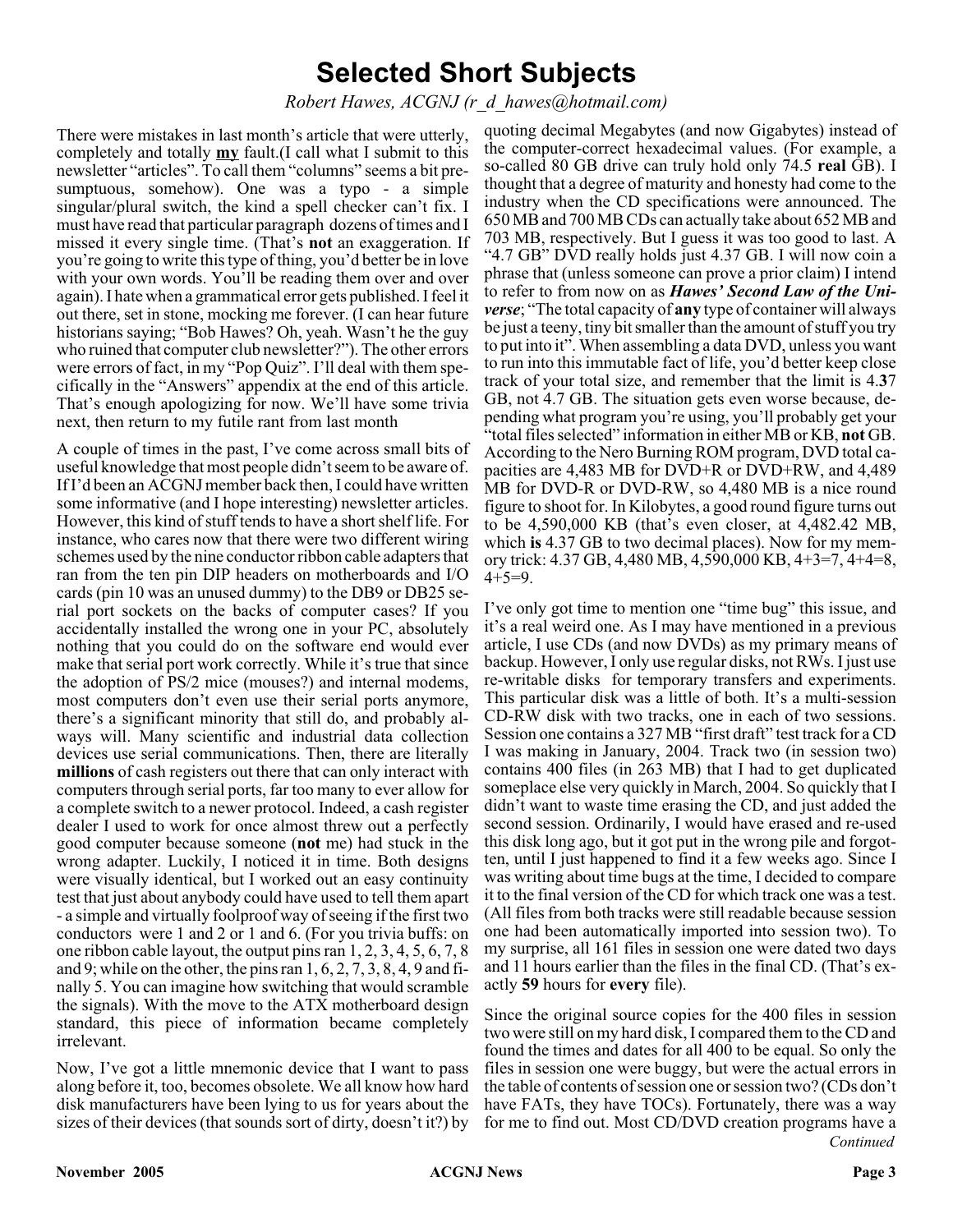# **Selected Short Subjects,** *continued*

"Read Track", "Copy Track" or "Save Track" function, which can copy any single existing CD track to an ISO image file on a hard drive. Usually, from a multi-session disk, only the image made from the first track can then be successfully used to create a new CD, but since that's the one I wanted, this wasn't a problem. I made an image from track one of the multi-session CD-RW and used it to create a new single session CD-RW disk. When compared to the multi-session CD, all 161 files on the new CD had the 59 hour time bug. When compared to the "final draft" CD, all 161 times and dates were equal. So those particular errors didn't happen when the original track was created. They occurred in March of 2004, when session one was imported into session two. This warrants further investigation, to see if such errors are repeatable and predictable. Unfortunately, this article's deadline doesn't give me the time to do it right now.

# **APPENDIX 1: Pop Quiz Answers**

I don't like pundits who criticize a lot but never provide any reasonable suggestions for improvement. As I was writing my previous article, I grew worried about the negative tone it was developing. What else could I do, though? I can prove that "time bugs" exist, but the only response Microsoft has ever given is to deny that anything that's happening is wrong. Who are you going to believe, me or the Great God Gates? So I decided to end on a lighter note, by creating a funny quiz from some jokes that had been floating around in my head for years. I didn't have any actual computer jokes, but I remembered a math joke from my distant college days, so I threw it in too. (This is, after all, the publication of a technical association). What I completely forgot is that jokes aren't funny until you get to the punch lines. You can all stop holding your breaths now, here are the answers:

# **Question 1: René Descartes didn't say; "I think . . .**

In his Discours de la Méthode, Descartes said; "Cogito Ergo Sum", or; "I think, therefore I am". However, elsewhere in that publication, he wrote; "It is very certain that, when it is not in our power to determine what is true, we ought to act according to what is most probable", and; "I concluded that I might take as a general rule the principle that all things which we very clearly and obviously conceive are true: only observing, however, that there is some difficulty in rightly determining the objects which we distinctly conceive". From those passages, we can see that he wasn't really quite as certain as his first quote makes him sound. So he really should have said; "I **think** I think, therefore I might be". (Maybe he couldn't figure out how to put that in Latin). In honor of my old LP collection, give yourself 33 1/3 points if you came even close.

# **Question 2: Ben Franklin didn't say; "Never put off until tomorrow what you can . . .**

Everybody gets 33 1/3 points for this one, because Ben Franklin **really** didn't say; "Never put off until tomorrow what you can do today". That's what I remember being taught in school, but I can't find any source that claims it now. According to Franklin himself, much of his Poor Richard's Almanack was a re-telling of the "wisdom of the ages and nations". So if he ever did use this saying, he was quoting, not creating. Some

sources now attribute it to Thomas Jefferson, but according to Barlett's Familiar Quotations, it can be found in a letter written in 1749 by Lord Chesterfield. At that time, Jefferson would have been only six years old. Franklin, on the other hand, would have been forty-three. Among his long list of accomplishments, Ben served as a postmaster and an ambassador, so he **was**, in fact, a bureaucrat. He was one of the signers of the Constitution in 1787, but he died just three years later, so he didn't have time to become deeply entrenched in the newly evolving government. If he had, he might well have said; "Never put off until tomorrow what you can table indefinitely pending further review by a special executive committee to be appointed in closed session at some time during the next fiscal year".

# **Question 3: What is dCabin over Cabin?**

Here's where I made my biggest mistake. I left some words out of the question that **really** affect the meaning. It should have been; "What is *the integral of* dCabin over Cabin"? If I hadn't just given away all the points for the previous question. I'd be tempted to do so here. However, I **did** give you permission to get help. If, as I suggested, you'd asked a silly college freshman, he or she would probably have known the right question as well as the correct answer. So, since I just missed three of the eight words, this time everyone gets three-eighths credit, or 12½ of the 33 1/3 total points. Give yourself the remaining 20 5/6 points **only** if you said Log Cabin. That's the "classic" funny answer I was looking for. (The expression "Log" identifies a logarithm, which can be based on the powers of any number. The particular base to be used is written in subscript immediately afterwards. When, as above, no subscript is specified, it is assumed to be base 10, a decimal or common logarithm. However, logarithms based on an important mathematical constant called "e" get a special symbol of their own; "Ln". These are called Naperian or natural logarithms. That's what you get when you integrate the differential coefficient (derivative) of any function divided by the function itself. So the absolutely correct answer would be Ln Cabin, but it's just not funny that way). When I said to ask a silly college freshman, I meant a silly Engineering or Science student. A silly English Lit. major, for instance, probably wouldn't have been much help with a math joke like this.

# **Extra Credit Question: Who's buried in Grant's Tomb?**

There are actually two answers to this old joke, depending on what you mean by "buried". If you use a broad definition like; "laid to rest", then the answer is Grant **and** Mrs. Grant. If you take the narrow definition; "covered with dirt under ground", then the answer is **no one**. Ulysses Simpson Grant, the eighteenth President of the United States of America, and his wife, Julia Dent Grant are, indeed, there. However, they are each entombed in granite and marble. In honor of my old Singles collection, give yourself 45 extra points if you got either one of those answers. In memory of my parents' collection of even older records, give yourself 78 extra points if you got them both.

If you said Jimmy Hoffa, then take all the points you want, and please don't hurt me.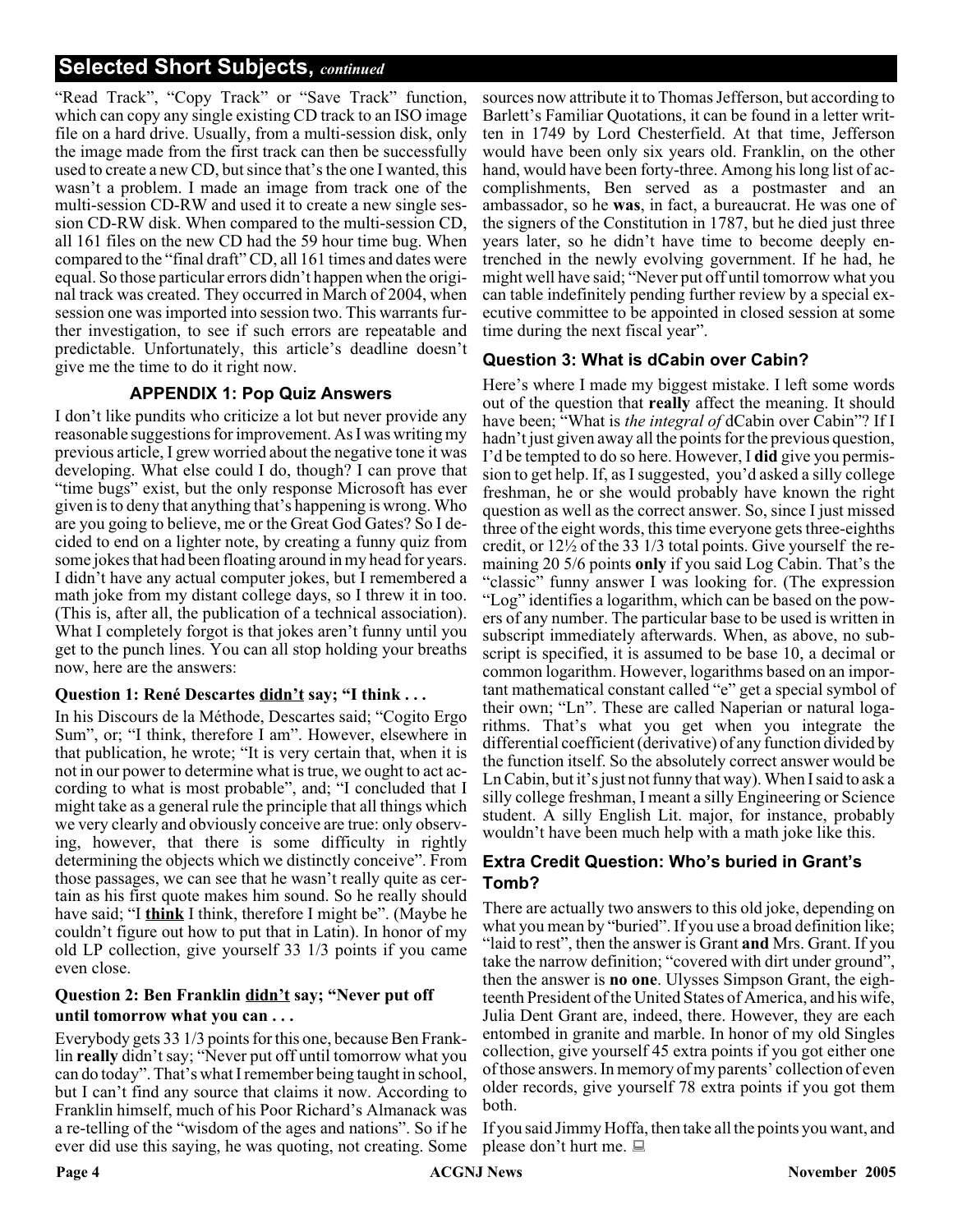# **From The DealsGuy For January 2006**

*Bob (The Cheapskate) Click, Greater Orlando Computer Users Group.*

I can't emphasize enough the value of users group help and here is an example: Recently, while preparing to drive over to our beach condo for a couple of days, I wanted to copy a floppy disk containing some important files not backed up. When I attempted to copy it, the process stopped in the middle telling me my second disk was corrupted. I tried to stop the process so I could use another disk, but couldn't get the procedure to go away. Even when I killed Windows Explorer, then restarted it, and was ready with a new disk, it tried unsuccessfully to resume the process. Finally, I decided to reboot the computer in an effort to clear it, and when it tried to restart, all I got was the opening Intel screen and nothing more. After forcing the machine to shut down, and a brief pause, I tried to start the computer again and it would not go past the startup Intel screen.

Horror set in and I wondered what I might have done to screw it up, and what to do next. I was lost! All of a sudden I remembered something I had read only a couple days before in a users group newsletter while browsing a write-up about their Q & A session. A member reported that they could not get their computer to boot and finally removed a USB Flash Drive they had been using before they shut it off. It booted up just fine with the flash drive removed. Since I was using a USB Flash Drive while trying a new backup program, I removed it, tried to boot again, and was very relieved when the computer booted normally. I am running Windows XP Professional.

I can't remember which newsletter I read that in, but my thanks to the user group community and the newsletters I receive from them. I read them from cover to cover, especially about their Q & A sessions and sometimes find good information that I think my readers might use. It was interesting that when I tried rebooting again with a 256 Meg USB Flash Drive plugged in; it booted just fine, but would not boot with the one gig USB drive plugged in. I would never have thought to remove that flash drive so I hope my experience was useful to my readers.

# **\*Problems in Dell Land**

I read in Ed Foster's Gripe Line [*<http://www.gripe2ed.com>*] about a company that had bought almost 200 Dell Optiplex GX270 PCs, and when a known defect arose concerning a capacitor on the motherboard that tended to swell and cause problems, it should have been covered by their support contract, but Dell didn't live up to their agreement. They started to replace them, but after more problem boards were found, they stopped and instead eventually wanted the company to trade them in. For financial reasons the customer didn't want to do that and any negotiations finally stopped. It was known that some larger companies with the same problem had gotten it resolved, but nobody knows why. Up until now, I had thought Dell had a good name in the industry and I don't know the outcome. I couldn't find this story posted at this writing, maybe because I read it in an August issue. You need to set up a password to access the Gripe Line Web site. For information about the problem, see [*<http://www.dslreports.com/forum/remark,13709831>*].

For the folks who ask me about the trade shows, we recently worked the National Safety Council Show [*<http://www.safety2005.org>*] that was very interesting. It used about 500,000 square feet of exhibit space and had over 20,000 attendees from around the globe. You wouldn't think so, but I saw some cutting-edge technology featured there. Like many trade shows here, they had an evening party for attendees at Universal Studios.

We also worked the interesting Bank Administration Industry show. [*<http://www.bai.org>*] You would have easily recognized many names exhibiting there, which included well known ATM machines, security names and software companies like Microsoft, Adobe, Oracle USA and many others well known to users group people. The exhibit area was about 400,000 sq. ft. of area. Free food for the attendees too. Attendance was about 12,000. Central Florida is a hotbed of trade show activity, but we only work a few of them.

# **\*Still Good**

Don't forget the deal is still good for the WebBuild Express software for creating your Web site. To download it at [<http://store.esellerate.net/nfti/store>], use the coupon code CPN8348901136, when it calls for it, to receive your 25% discount. I have a trial version but I have not tried it out yet. Between health problems and laziness, I don't have much for you this month, but I hope you took advantage of the APCUG announcements for deals.

# **\*The Lost Can Often Be Found**

Have you ever deleted a file and later found you should not have done that? No problem, just go to the Recycle Bin and get it back. Come to find out though, it has been dumped by the Recycle Bin. Now you have another problem; but not if you have PC Inspector, which can do unbelievable things when it comes to recovering deleted files from your hard drive. Your hard drive has to be working properly for it to work.

Best of all, PC Inspector is Freeware and it can be downloaded at [*[http://www.pcinspector.de/file\\_recovery/uK/welcome.htm](http://www.pcinspector.de/file_recovery/uK/welcome.htm)*]. If you have used Secure Clean or Wipe Drive, forget about it. I found this information in a UG newsletter, but have not tried it personally.

# **\*Announcement For NeoDownloader (Edited to shorten)**

We offer a special. User group people get a 25% discount on the new version of NeoDownloader by email request..

*Continued* September 27, 2005: Neowise Software, the leading developer of task automation tools, announces the newest major version of their NeoDownloader. This powerful multithreaded tool for automatic downloading of pictures, audio and video files now features the unique Web Spider technology that guarantees a fast and steady download for both high and low bandwidth. With its improved interface, new image viewer and media player, NeoDownloader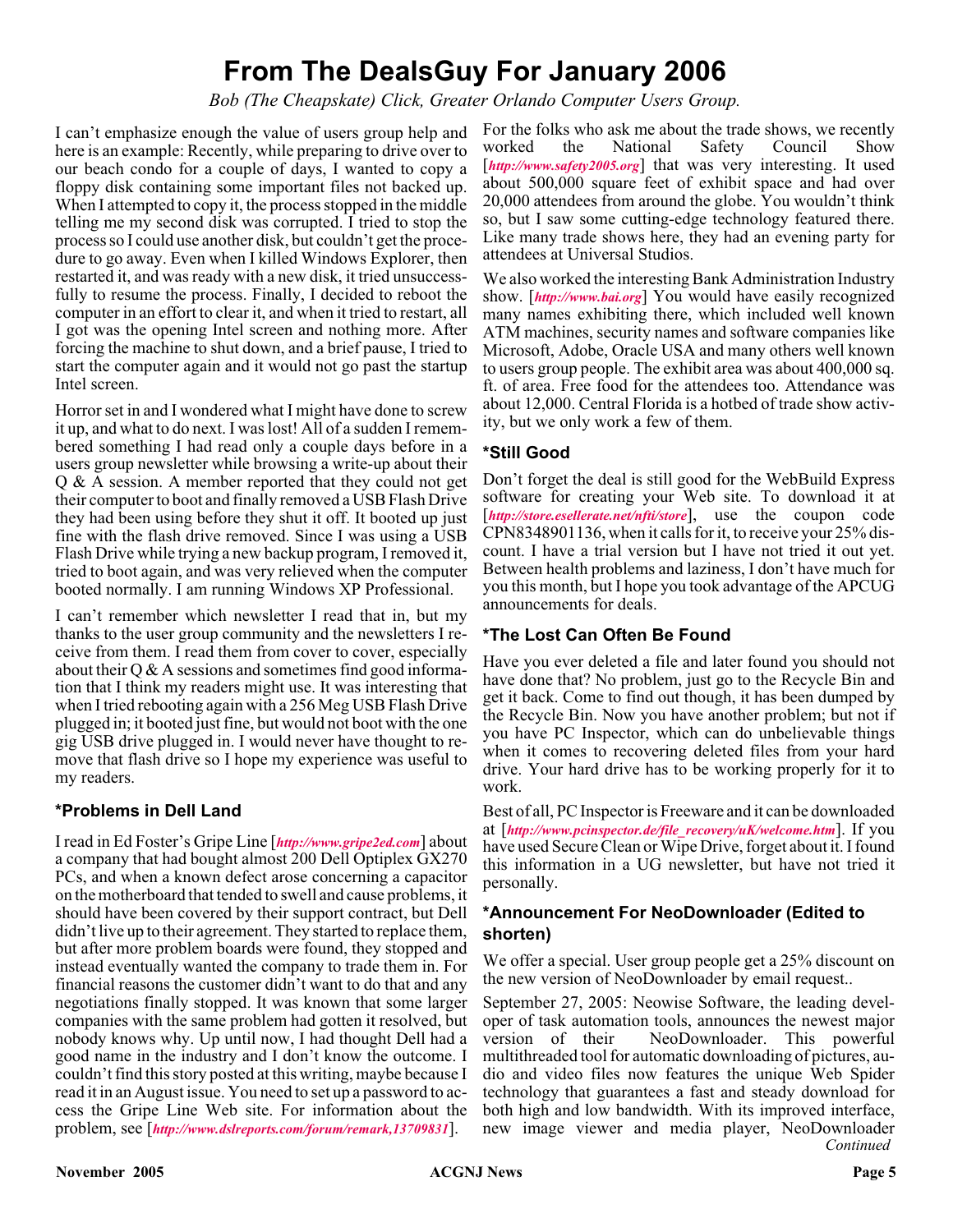# **Buying a New PC?**

*Vinnie Labash (labash@spcug.org), Sarasota PCUG, Florida*

moving to Microsoft's new Vista operating system next year. If you're sticking with XP, almost anything will do, even video that's integrated with the motherboard.

Vista is not due for almost a year, but a little forethought before buying will prevent much regret in 2006. I say this because if Microsoft keeps only half its promises about new features and improved security in Vista, most of its customers will want to make the move to the new operating system. If your computer's specifications are too weak or only marginally acceptable to Vista, you will either not be able to upgrade or wish you hadn't tried.

Let's start with the processor. You don't a need top-of-the-line CPU, but don't buy any thing that's less than mid-range. Either Intel or AMD will do, and you should probably go for a duel-core processor for added speed and processing muscle. By the time Vista is on the scene, a lot more 64 bit software may be on hand. A 64 bit processor makes good sense since it can also handle today's 32 bit programs.

Microsoft appears likely to make 512MB of RAM its minimum requirement. Never settle for minimum requirements with memory. I'm sure you could fly cross-country in a two seat one engine monoplane, but your flight would be much

Don't buy a low end PC this year if you have any plans of more comfortable if you were sipping your favorite beverage while lounging in a high powered commercial passenger jet. Memory is cheap. Buy at least one gigabyte of memory, two if you decide on a 64 bit processor.

> Only masochists should buy a machine with video that's integrated with chips on the motherboard. Integrated video shares your processor memory with your applications and often results in poor performance. Buy the cheapest video card that has at least 256MB of on-board RAM. You will be happy.

> You will need a fast DVD drive that is capable of recording multiple formats. This is an ideal storage medium for backups. Get two. They're not prohibitively expensive any more.

> More and more people have digital cameras, picture-phones, music players, video-cams, and other peripherals which attach to computers in one fashion or another. Look for a machine with at least six USB 2.0 connectors. It doesn't hurt to have one IEEE 1394, or Firewire connector.

> You owe it to yourself to have a 17" or larger flat panel monitor. Don't tell me you can't afford it. Dell makes a 23" outstanding flat panel device for less than \$1,000. Even good 19" monitors can be had for \$450 or less.

> > *Continued*

# **DealsGuy,** *continued*

expands the horizons of your web experience by improving your Internet browsing habits.

Each download job you trust to NeoDownloader starts with a profile where you can set file types, size limits, resolution, and scanning depth. The program scans the site of your interest and picks out only the files that match your profile. The download is fully automated but you can control it through the download progress window and fine-tune its performance. The download can run simultaneously with scanning, or after full scanning of the site is completed. Downloaded files become instantly available in the image preview zone of the program window.

The new version includes a collection of project templates and sample projects to get started fast. The built-in image viewer and media player provide instant access to downloaded files. A Drop basket and a set of hotkeys help you to launch a project from any application. The download library replicates source sites and organizes files in an easy-to-use way. The password list secures automatic login to password-protected websites.

NeoDownloader v2.0 Features at the Glance

- Downloads pictures, audio and video that match user preferences
- Filters for file type, size, resolution and URL keywords
- Settings for the scanning depth for internal and external links
- Up to 10 simultaneous connections
- Support for password protected sites
- New project profile settings
- Drop basket facility to download from other applications
- Built-in image viewer featuring slideshow and wallpaper setting support
- Built-in media player

NeoDownloader runs under Windows 98, NT 4.0, Me, 2000, XP platforms and costs \$39.95 (USD) for a single-user license. Free lifetime technical support and minor upgrades are extended to all registered users. A fully functional evaluation version is available as a free download at

[*<http://www.neowise.com/ftp/NeoDownloaderSetup.exe>*].

Company Website [*<http://www.neowise.com>*].

Product page: [*<http://www.neowise.com/neodownloader/>* ]

Email: [*[alexey@neowise.com](mailto:alexey@neowise.com)*].

Best regards, Alexey Surkis, CEO of Neowise Software

That's it for this month. Meet me here again next month if your editor permits. Be sure to check the new announcement pages on my Web site. This column is written to make user group members aware of special offers or freebies I have found or arranged, and my comments should not be interpreted to encourage, or discourage, the purchase of any products, no matter how enthused I might sound. Bob (The Cheapskate) Click [*[bobclick@mindspring.com](mailto:bobclick@mindspring.com)*]. Visit my Web site at [*<http://www.dealsguy.com>*].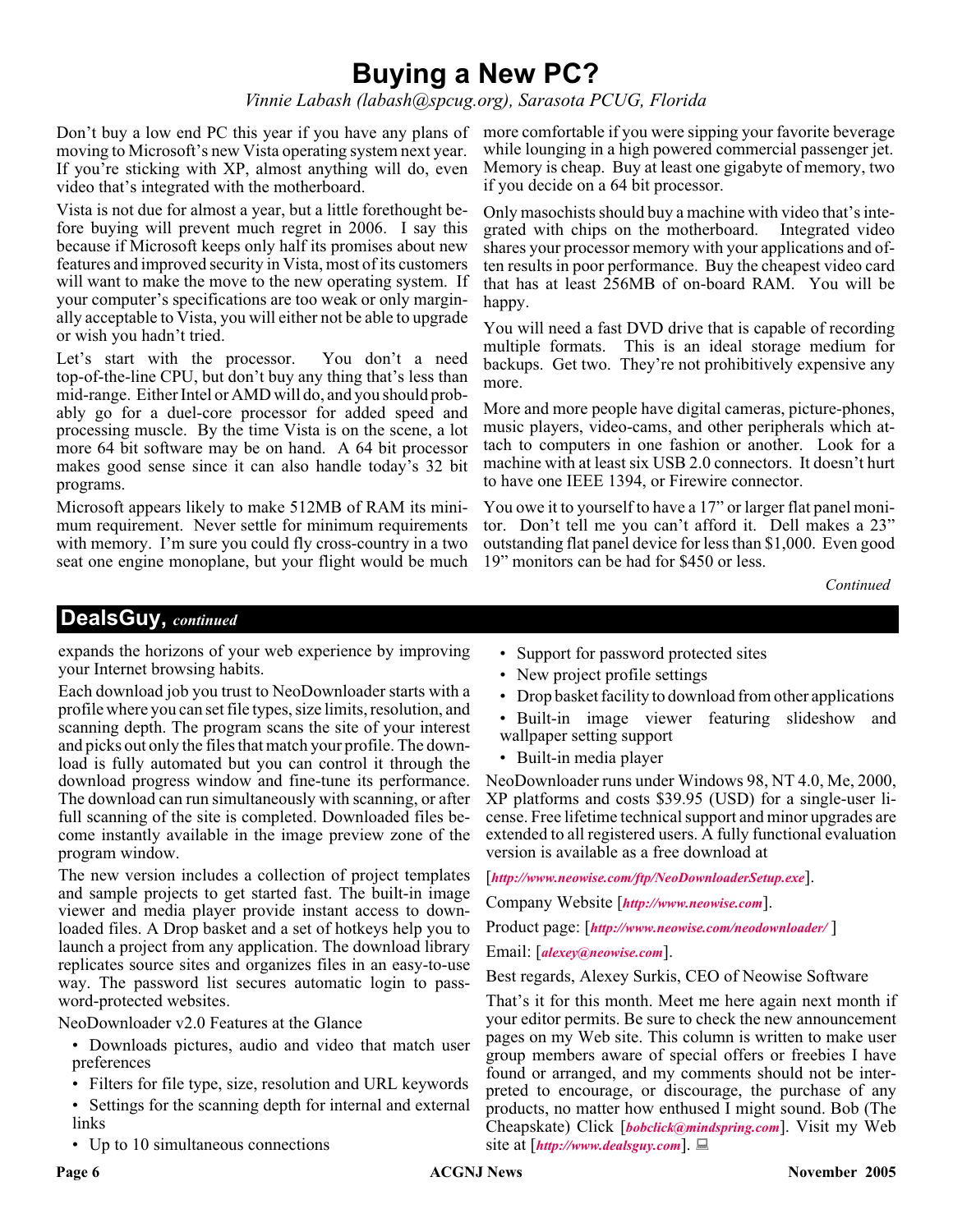# **Ram & Reason: A Virus and Incident Checklist**

*Rob Rice, Member of the Computer Club of Oklahoma City*

Much has been said about virus and malicious software prevention, but what if all of your precautions fail? So there you are, happily clicking along the Internet when suddenly a popup ad obstructs your view. You start to close it and then another and then another pops up so that in just a few seconds there are so many pop-up ads that you cannot possibly close them all as they just keep coming. So what do you? Delete them as fast as you can in hopes that they will stop? Turn off the computer? Suddenly a program appears from nowhere and informs you that you have been infected with a trojan virus and the program needs to scan your system so that the trojan can be removed. The problem is that you do not remember ever having installed this program. Do you trust it?

There are some industry-accepted procedures for dealing with this type of incident and any virus or trojan infection. Just follow these five simple steps in the following order to minimize damage:

1. Do not turn off your computer unless you are certain that your files are being actively deleted!

2. Disconnect the network cable from your computer and/or turn off your wireless connection.

3. Write down any error messages and the names of any programs or software that was running at the time the infection occurred.

4. Mark the computer "Do Not Use".

5. Run any of your applications that you are certain are yours and that might have opened identifying a virus attack. Next, run your antivirus, anti-trojan tools.

#### **Step One:Do not turn off your computer.**

Not every trojan and virus is the same so this rule will have exceptions, but generally you do not want to turn off the computer unless you can see that the virus is deleting your files. If you think that it can be stopped from deleting your files without turning off the computer, then this is a better option than turning off the computer. The reason is that while

turning the computer off will temporarily stop the damage more harm can come when you turn the computer back on. System files can be infected when loading, boot sectors contaminated, hard drive partitions erased, registries corrupted. For example, on a Windows system every time you make a major system change one of the first things that it wants you to do is reboot, "To allow the changes to take effect". In the case of a virus or trojan, the last thing we want to do is to allow the changes to take effect.

# **Step Two: Disconnect from the Network**

Disconnect the network cable from your computer and/or turn off your wireless connection. Trojans are designed to open a door and let other trojans, spyware and viruses in. Physically disconnecting its link to the Internet stops this behavior, prevents your personnel information from going out and prevents other machines from being infected. Many checklists have this action rated number one and for good reasons. I rate it here as step two because step one is simply a quick decision that can have a significant impact on the recovery outcome.

#### **Step Three:Record all Messages**

Write down any error messages that appear and the names of any programs or software that was running at the time the infection occurred. This is important not only for repairing the system but also for identifying which alerts are real and which ones are bogus. Error messages that contain misspellings and poor grammar are likely bogus and generated by the virus.

# **Step Four: Mark the computer "Do Not Use".**

This is in case you get called away and have to leave the system alone for any length of time.

# **Step Five:Run sofware you are certain is yours**

Run any of your applications that you are certain are yours and that might have opened to identify a virus attack. Next, run your antivirus anti-trojan tools.

# **Buying a New PC,** *continued*

Hard disk space has never been cheaper. Dual 250GB hard drives need not be an extravagance this holiday season if you want the space for music and video files. Optionally, install RAID 1 for disk mirroring and instant automatic backup. If one hard drive is enough, an external USB 2.0 connected hard drive is an excellent backup device.

Audiophiles can consult Creative Labs and drool over X-Fi Elite Pro. Then spring for good speakers with a subwoofer. The rest of us can be content with audio chips integrated with the motherboard.

Media center PCs come with remote control devices and a TV tuner. They are meant to be operated from a distance to play music, present slide shows, view photos, and watch TV. Don't buy the cheapest machines because they leave out a lot of important features.

Most salespeople are paid on a combination of salary, commissions, and bonuses for selling specific makes and models. Know what you are looking for before visiting a showroom, and don't let a sales person talk you into more or less machine than you want. It's a very good idea to come to your next PC User Group meeting and get the best advice from all the friendly people you will meet there. Many of them will help you configure your new machine.

*There is no restriction against any non-profit group using this article as long as it is kept in context with proper credit given the author. The Editorial Committee of the Association of Personal Computer User Groups (APCUG), an international organization of which this group is a member, brings this article to you.*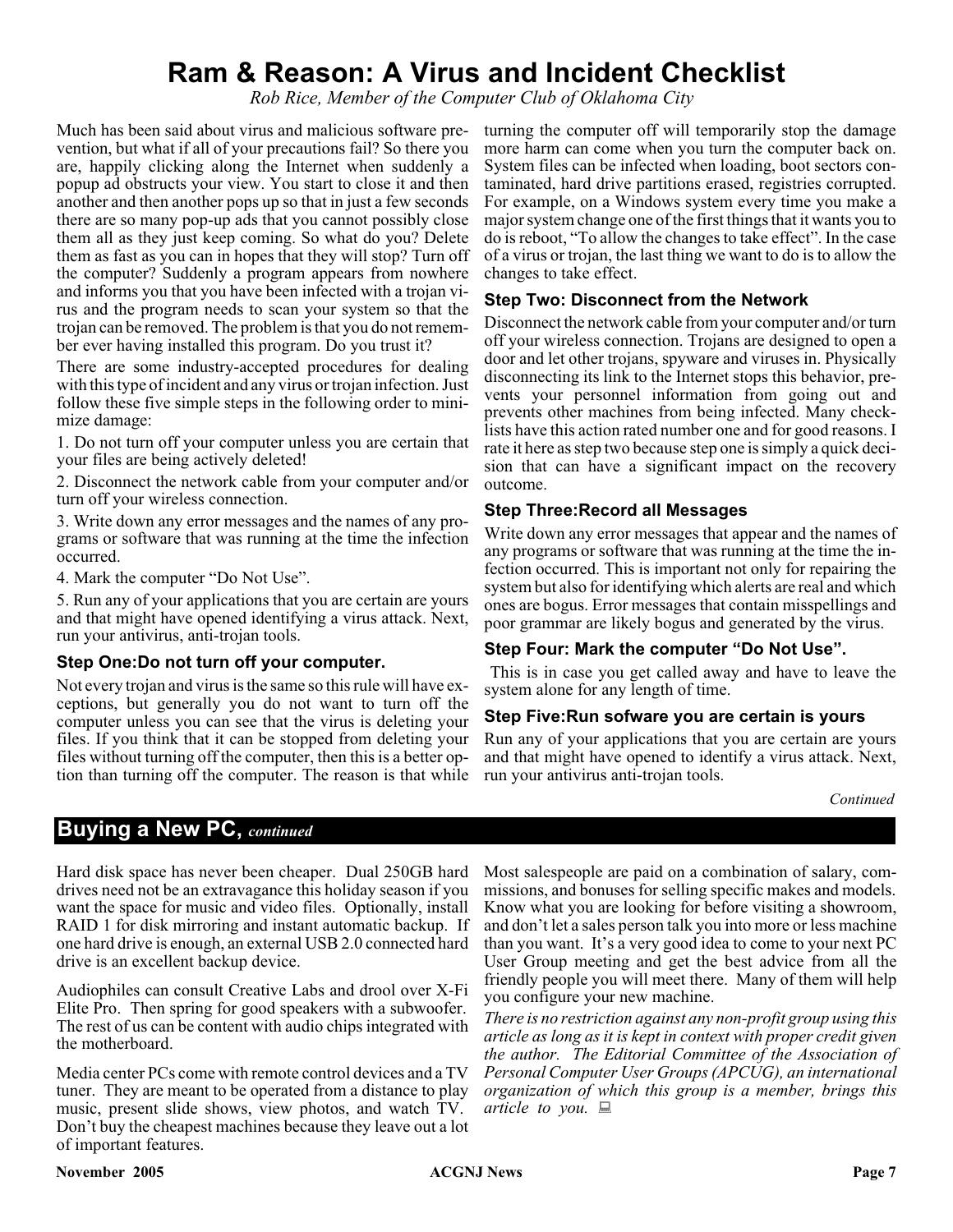# **Don't Be a Loser at the Rebate Games**

*Jim Sanders (editor@noccc.org), Editor, North Orange County Computer Club*

Most of us have bought something that sounded like a great value — "After Rebate or Rebates." Everywhere from a great price to FREE! Most are legitimate. Most require a fair amount of work to claim. Most are never claimed. Most say you will have to wait 6 to 10 weeks for a check (for some that turns into 6 to10 months). Many have tricky fine print. A few are outright scams!

Below are a list of things that you should do, as opposed to just think about, if your going to buy an item with a rebate and have any real intention of claiming the rebate and actually getting it. Following that are three emails that dealt with a denied rebate claim for our new President Elise Edgell.

If you are going to buy an item with a rebate, while you are at the checkout stand, **not after you get home**, do the following:

• Write down the sales clerk's name then ask him to show you that you have all the items needed to claim the rebate. Ask him to put an X on the correct UPC barcode.

• Make sure you have a copy of the correct rebate form(s). Some are inside the box. You just paid for the item, it is yours, open the box and read the terms.

• If it is an upgrade rebate, it is better to find out if your old product qualifies **before** you go to the store. Check the vendor's website, call the store and ask!

#### **READ THE FINE PRINT! THEN READ IT AGAIN!**

• Read the "Proof of Purchase" requirement list.

• Does it require the original "Sales Receipt" or is a copy OK. If the original is required, ask the store for a duplicate original that is acceptable for a product exchange if there is a problem with the product. Some stores provide a "Rebate Receipt." Make sure that matches the requirement list.

• Check the postmark requirement, I have seen one that gave you only three days to get it postmarked. Don't wait till the last day to mail it.

• Make sure a website address and/or telephone number is included that you can use to contact the rebate center about your rebate. Most of the upscale rebate centers include an 800 number.

• Make two copies of **all** documentation submitted. If a cheesy rebate center decides to tell you they never received your request, without copies, you're up the proverbial creek. I am working on an article about using your scanner for this purpose.

• I think it is a good idea to include one of the documentation photocopies with the submission to make the point that you have copies. Mark it "CC: Vendor, My Files." On the larger rebates, buying the \$0.95 proof of delivery service at the post office is cheap insurance. Having a witness to the mailing doesn't hurt. Error on your side of the game. If it says 6 to 8 weeks, check at 6 weeks, don't wait three months. Be reasonable with phone calls but check the website as often as you like. Mark your calendar to remind yourself to check on the rebate. Keep a folder for all of your rebates. Move completed ones to another folder. Once you get your rebate check, read how long it is good for. Some are good for 6 months. Most are void after 60 days. A few are void after 30 days. I got one that was expired when it was delivered. When you think you have been shafted, don't just grimace and bear it, complain. Complain to the retailer. Complain to the vendor. If all else fails, file a complaint with the FTC at *[www.ftc.gov](http://www.ftc.gov)*. You can also file a complaint with the Better Business Bureau at *[www.bbb.org](http://www.bbb.org)*. Taking the retailer to Small Claims Court is an option.

#### **The email exchange with BFG Technologies, Inc.**

Dear Sir, My name is Jim Sanders, and I am the editor of the North Orange County Computer Club's newsletter, the Orange Bytes. PDF copies of the publication are available at *<http://www.noccc.org>*. For several weeks I have been gathering material for an article on the rebate games. Our members should see it in the next issue of the newsletter. This is a hot issue with our members as a number have been burned by various rebate offers. In a lot of cases it was due to not reading the fine print, not crossing all T's or dotting all I's, a claim that the request was never received or not received in time.

In some instances the rebate was a pure scam. A few refused rebates may be caused by human error on the part of the highly trained, intelligent, well paid staff of the rebate center. A common reason given for a rebate denial is that a required piece of documentation was not included.

All too often, that claim cannot be refuted as the original was sent in and the suggestion to photocopy all submitted documentation was not followed because of the hassle involved. In

*Continued*

# **Virus Checklist,** *continued*

It's possible that your antivirus or anti-trojan software may have detected the attack and started running a system scan or is prompting you and waiting for instructions. If you are certain that it is your software then let it do what it wants to do and let it clean the system. If you have any doubts as to whether the program is in fact one of your programs then **do not run the software**!

Some trojans actually install and run a program pretending to be antivirus/anti-trojan software and scan your system all the while claiming to be cleaning your computer. In reality it is

part of the trojan. Some of these programs look very commercial and very polished so be careful!

*Rob Rice is a computer specialist working in Anchorage, Alaska. Rob can be contacted at articles@isp.com*

*There is no restriction against any non-profit group using this article as long as it is kept in context with proper credit given the author. The Editorial Committee of the Association of Personal Computer User Groups (APCUG), an international organization of which this group is a member, brings this article to you.*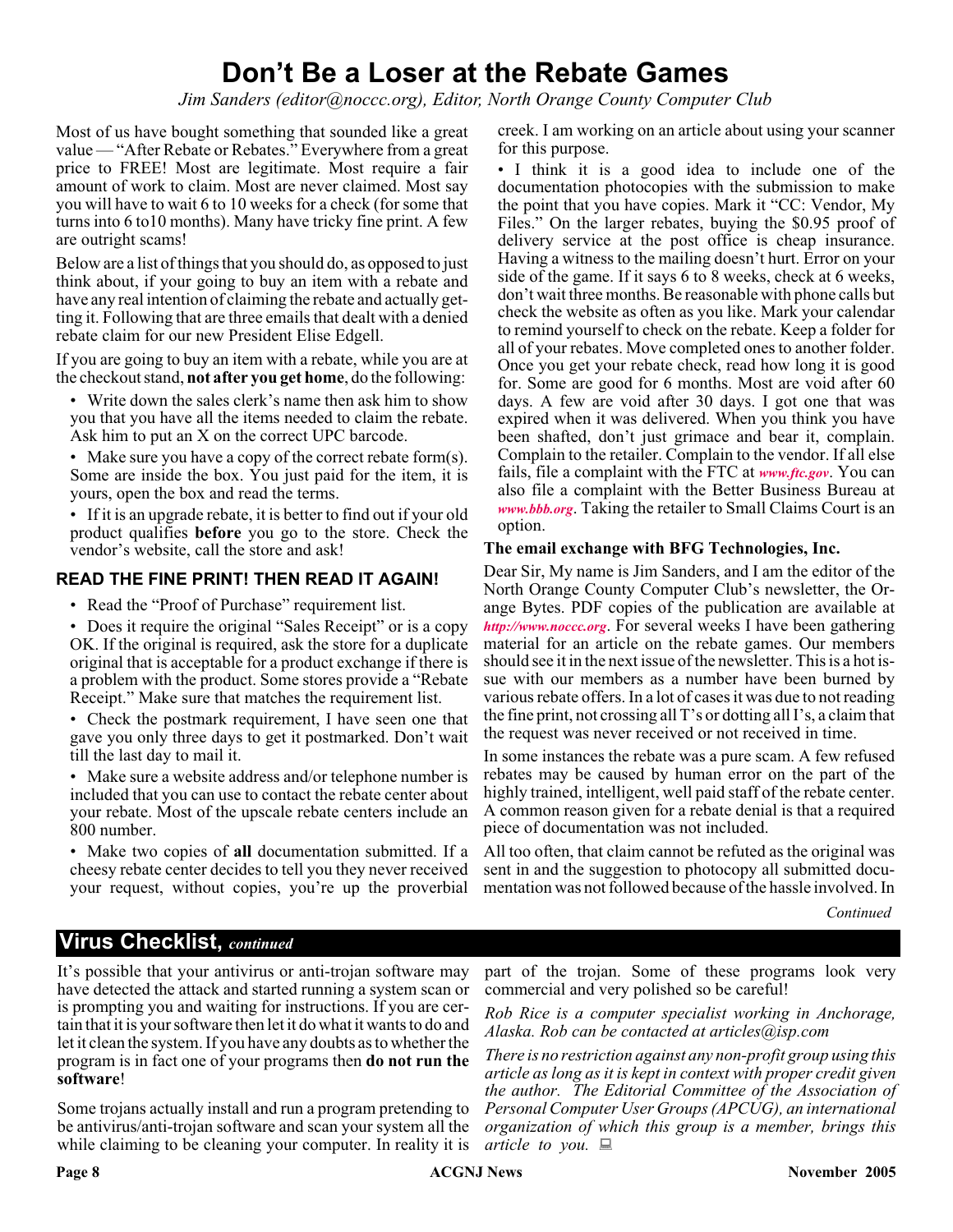# **Rebate Games,** *continued*

an interesting coincidence of timing, our club President, Elise Edgell, showed me the rebate denial post card that she received on 7/16/2005. The reason given for the refusal: "We did not receive a sales receipt with your request." She purchased a BFG GeForce FX 5500 OC at a special Fry's Electronics' one day sale where a \$50 rebate was offered on your product. In this case, Elise did scan all the documentation sent in with the rebate and kept it as a JPG file. In addition, the original documentation was stapled to a printout of that file and a notation was hand printed on that sheet, in bold marker pen: "CC: Vendor, My Files." That file is attached to this email. As both of us bought the product and requested the rebate in the same way, it will be interesting to see if I get the same post card.

I understand that you contract the rebate function to other companies, but the typical club member that has a problem thinks the problem is with the company that made the product and offered the rebate. It is your reputation that suffers, not the rebate center.

Would you express your opinion on which of the above reasons might be the cause of this rebate being denied?

Jim Sanders, Editor, NOCCC Orange Bytes

Sincerely,

Hi Jim,

Thanks for contacting BFG Technologies, and thanks for giving us the opportunity to clarify this particular rebate situation.

Looking at the picture in your attachment of Elise's submission, it appears there is not a copy of her "Sales Receipt" included along with the other required items.

In addition to the "Rebate Form/Receipt" and the "Proof of Purchase" cut from the box, a copy of the "Sales Receipt" is required. With Fry's it can sometimes be confusing because they label the Rebate Form as a "Rebate Receipt". This could lead a customer into thinking that the form was both the rebate form and the sales receipt, although they are actually two separate items.

Some additional information that may be of interest; this is one of two rebates that have the highest redemption rates we have ever run. This indicates to us that majority of customers are including all the correct documentation and getting the rebate for this particular program.

In this particular case, the rebate house did refuse the rebate on proper grounds. However, we will contact the rebate house and approve Elise's rebate, and yours as well. We often do that for customers who contact us and believe that that they were denied incorrectly. We look into individual cases and make approvals where the facts support it.

Thanks again for giving us the opportunity to respond. If you have any further questions, please feel free to contact us.

Kind regards, John @ BFG

Hi John,

Thank you for your quick response and also for fixing the problem.

In an effort to resolve why it became a problem in the first place, I made a trip to the Anaheim Fry's Electronics store. I

asked to speak to the person in charge of dealing with rebates. The woman that responded to that request was pleasant enough, but not very helpful. I asked why Fry's was having their checkout clerks tell customers that the "Rebate Receipt" is the same as the full sales receipt for rebate purposes. Her response was:

"Well, sometimes it is and sometimes it's not." The discussion lasted several minutes. It bogged down into questions of semantics, perception, lack of explicit wording, and responsibility. Her rebuttal to your assertion that it is a "Rebate Form/Receipt" was that if you cut that form in two just above the line "Rebate Form:" you have a "Receipt" and a "Rebate Form." That to help the customer by not having multiple, small, separate documents that are more easily lost, or difficult to match up with the appropriate rebate form, they are printed together.

That the "Proof of purchase requirements:" Section 3, says "a copy of your receipt," not "Sales Receipt," not "Full Sales Receipt," not "Rebate Receipt," just "Receipt." That obviously the "Rebate Receipt" is a receipt. I commented that the Fry's IT department controlled what is printed and how it is printed. That it would be trivial for them to better separate the two forms with a couple of extra blank lines, a line of asterisks, and a line that says "Cut here." That they could easily have changed Section 3 to explicitly state what kind of "Receipt" was required. That if printing the "Rebate Receipt" is supposed to be a courtesy to the customer, it would be trivial to have the computer print out a "Duplicate Sales Receipt" when that was required by the vendor. That if Fry's is going to the effort to provide this courtesy service at all, they should go the extra step, and endeavor to do it correctly, rather than in the current, confusing, fashion. I commented that Fry's apparently feels it is their responsibility to remind customers that they should make a copy of all documentation submitted for a rebate by handing out a yellow sheet with that warning, why not expand it to include a caution about the receipt problem.

Her response was in essence, I don't have any control over what the IT department does. I counted to ten, thanked her for her time and left. I hope this feedback helps you with future programs.

#### Sincerely,

# Jim Sanders Editor, NOCCC Orange Bytes

On 7-23-05 we put on our best optimistic face and went to the *<http://www.rebatestatus.com>* website to see how well the rebate had been approved. We were hoping to see a message like: "The check is in the mail.," and lo and behold we did.

Pony Express or 4th Class, but in the mail.

*There is no restriction against any non-profit group using this article as long as it is kept in context with proper credit given the author. The Editorial Committee of the Association of Personal Computer User Groups (APCUG), an international organization of which this group is a member, brings this article to you*.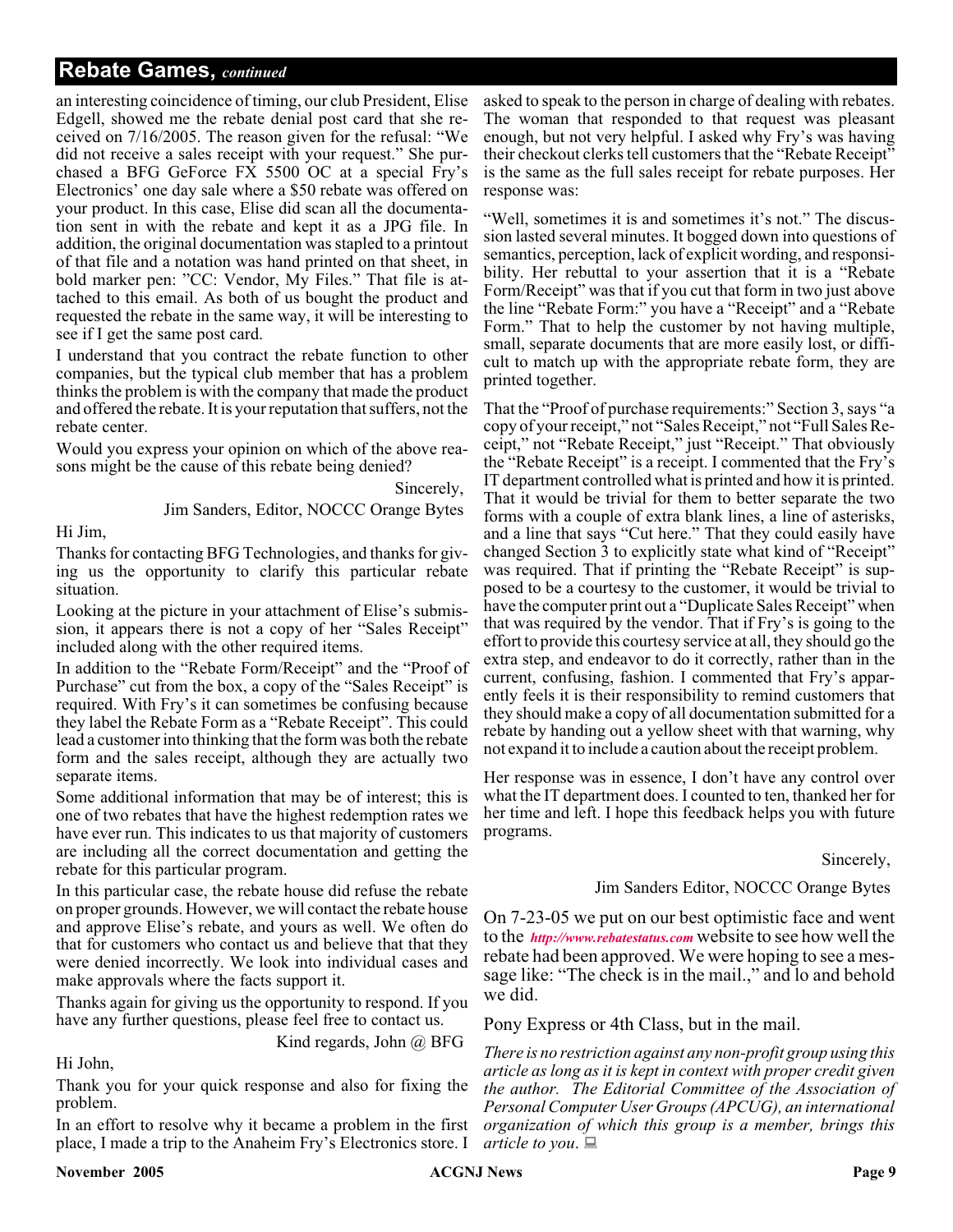# **Where Did All Those Photos Go? File Management**

*Jack Wilfore, Hilton Head Is land Com puter Club, South Carolina [www.hhicc.org/]*

Do you find that when pho tos get trans ferred from your camera to the com puter, you feel you have lost con trol? For now, let's see if we can't gain back just a lit tle of that con trol.

When pho tos trans fer from your cam era to your com puter, it's re ally im por tant for you to know ex actly where they go and where they get "filed". There is nothing more frus trating than hav ing your pho tos or other im ages or doc u ments, or let ters or scans get filed in your com puter, and then you can't find them later.

# **File Managment**

This brings us to the subject of this article, "File Man agement". Let's begin with the thought that your computer is noth ing more that a big fil ing cab i net. Now its up to you to de cide where and how to organize your "files" on your com puter, just as it is with the file cab i net in your of fice.

# **Dige Drives**

Be fore we get to ac tu ally man ag ing your files, a brief re view of how your com puter stores data. Com puters store data on "drives", some drives are in side the com puter and some may be out side or ex ter nal to the com puter. You prob a bly al ready know that the "C" drive stores everything inside the computer. It is the heart and soul of your com puter, and when you have a disk crash, its usu ally your "C" drive that goes, and you are out of busi ness. Other drives may in clude an "A" drive for use of a floppy disk, and a "D" drive des ig nated as CD-ROM drive which is for your CD's. Other ex ter nal drives, also get as signed let ter des ig na tions, and could in clude re mov able or ex ter nal drives such as zip drives, or mem ory cards, or dock ing stations, or cameras, etc. If you left click on the "My Computer" icon on your desktop, you can see these disk drives. You can also view what's on each drive by us ing your left mouse but ton to dou ble-click on the A, C, or D icon.



There is one very im por tant icon I want to point, when you are look ing at "Win dows". The top bar (usu ally blue) across the top of a window is the Title Bar, the next bar down on the above win dow is a Menu Bar, and the third bar down is the Task Bar. On this screen shot, I want to point out one very im por tant icon, the UP ONE LEVEL icon within the red cir cle, which usu ally looks like a folder with an up ar row. Get fa miliar with and use this icon to move around within your "drives", or file cab i net.



Try it! If you left mouse click that UP ONE LEVEL icon, the next window you see is the Desktop. Within the Desktop. win dow, you can see the "My Doc u ments" folder, which is the cor ner stone of the file man age ment struc ture.

# **Files, Folders and the File Cabinets**

I like to think of drives as file cab i nets. They store elec tronic items such as doc u ments, pho tos, im ages, spread sheets, programs etc. Drives may have individual files (usually not a very good idea), and fold ers which usu ally con tain a collection of files on a par tic u lar topic or a par tic u lar use.

Re call that the "C" drive stores ev ery thing. Now as these files come in, we just can't let them go any where, this is where we can ac tu ally put them into an ap pro pri ate folder of our choice. And this is how you will get your file cab i net or ga nized.

Let's re view two key items:



Folders provide that organizational structure to a disk drive, just as they do in a file cab i net. First, you will put labeled folders into your cab i net/drive. Each folder will have a name.

When you view the con tents of a disk drive, fold ers are normally listed in al pha bet i cal or der. New fold ers can be cre ated by right clicking on your desktop, and selecting  $New >$ Folder. The new folder ap pears on your desk top with the blue ti tle where you can now type the name you have se lected for that folder. These fold ers can now be dragged and dropped, wher ever you want them.



Files can and usu ally are put in side fold ers. This is where you will put your documents, your photos etc. In or der to be able to find your doc u ments later within an over stuffed folder, you give each doc u-

ment a unique name. On a PC, it is wise to use the fol low ing nam ing con ven tions for both fold ers and files: A file name is made up of two parts: (1) the name of the doc u ment and (2) the file ex ten sion which is usu ally as signed by the com puter. If you don't see the file extensions in Windows XP, go to Desk top>Tools>Folder Op tions>View Tab and then unclick "Hide ex ten sions for known file types." You may name a file any thing you wish (with some punc tu a tion lim i ta tions), but it is pref er a ble to name a file some thing you are likely to remember later. File names should be no longer than 8 characters whenever possible. Although Windows (and Mac) al low lon ger file names, you may get in prob lems while transferring files to other computers if you use longer file names. Also, use only let ters and num bers in your file names. Spe cial char ac ters like "-", "/", "&", or blank spaces must be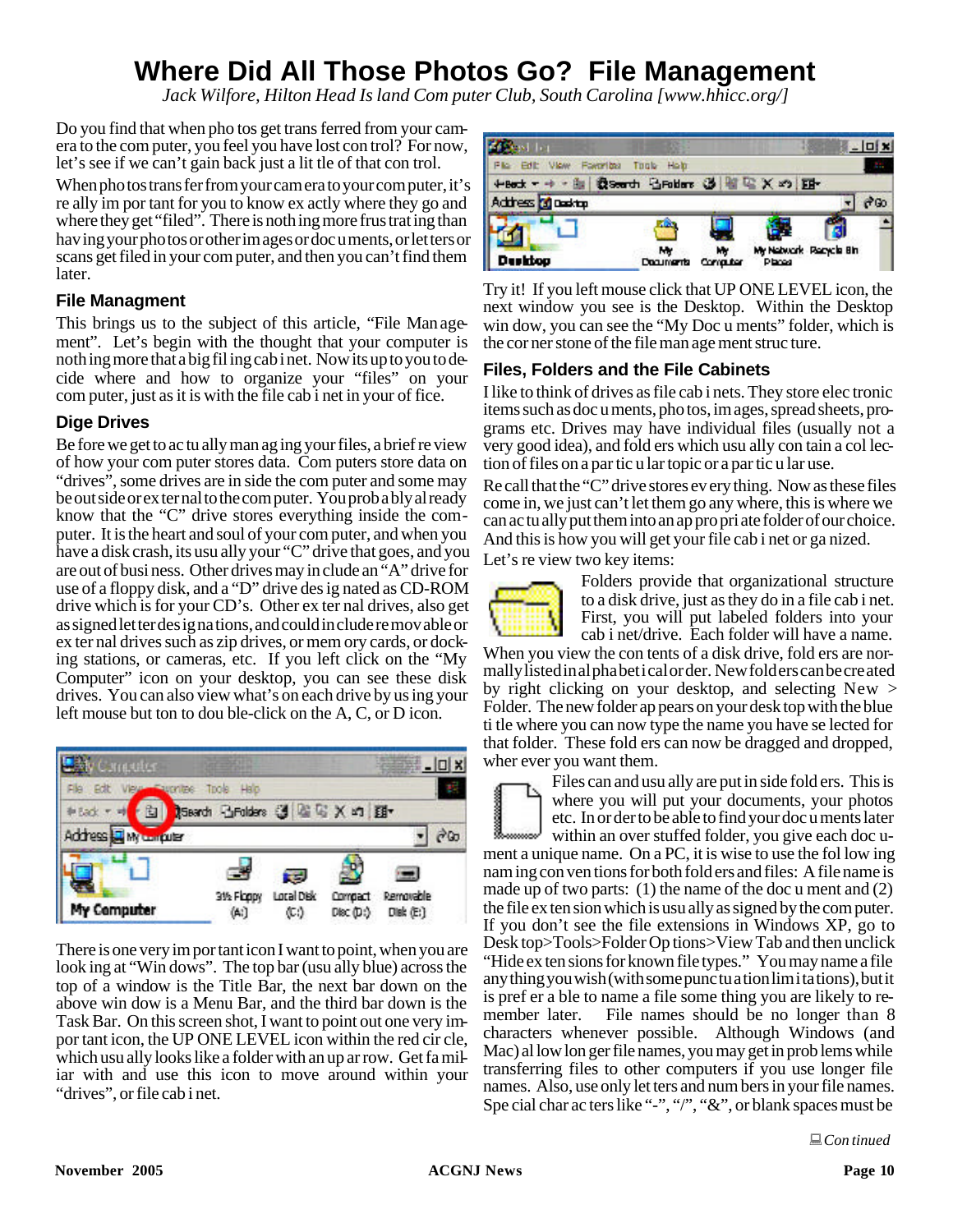# **Where did the photos go?,** *continued*

avoided in the file name. The second part of a file name is the extension. In the file text.doc, the word text is the file name and the .doc is the extension, identifying this as a Word document. A period always separates the two. The extension identifies what kind of a document you have. Some examples of file extensions are:

- .txt : plain text
- .doc : Microsoft Word Document
- .htm or .html : Web document
- .gif, .jpg, .bmp, tif, : images
- .ppt : PowerPoint Presentation

# **The Structure**



The File Management structure has a tree type organization or is "hierarchical". And, you have the ability to set up that structure just as you would with the file cabinet in your office. Here is a graphic of one such structure:

Windows Explorer (Start > Programs > Accessories >Windows Explorer) is one way of looking at the internal file structure of your computer. The following screen capture shows many parent folders, also known as directories, with



sub-directories (or sub-folders) and then files expanding beneath them.



In this example, clicking the plus sign beside My Documents expands the files and additional sub-directories inside, or beneath My Documents.

Clicking the minus sign collapses the sub-directories and files.

To clarify how this new knowledge can help, when photos are

**B Exploits : ENdy Gast** The

Agreed La Circulation

14 Ver Dr  $\frac{1}{2}$  .  $\frac{1}{2}$ 

ar Lip Baskessine<br>Feedsleed Tracks

≟

transferred to your computer, whatever the transfer method might be, somewhere you will be asked to decide "where do you want these photos to go?" Sometimes the program will want to put your photos in either 1) a folder it creates, sometimes named with today's date or 2) into a folder which already exists perhaps as part of your camera software. If this is your preference, make note of both the folder name and its location or path. Sometimes the program will ask you … and then you can browse and select the destination folder of your choice. In my case, I created a special folder called "from camera" and located that folder in My Pictures, which is in My Documents, which is on

my Desktop. Every time I do a photo transfer, I make sure the pictures are going to the "from camera" folder. I can decide later which photos to keep and where I want to store the "keepers". Either way, you should now be able to sketch out on apiece of paper, ahead of time, exactly where your photos are going, which was the objective of this article.

If you have any questions, comments, suggestions, please feel free to send Jack an email at jwilfore@hargray.com

More information on the subject of "File Management" is readily available on the Internet, especially from academic sources. Some of the material for this article has been extracted and credit is due these four excellent references:

- Furman University's File Management or Where Did It Go? *[facweb.furman.edu/~pecoy/mfl195/tutorial/](http://facweb.furman.edu/~pecoy/mfl195/tutorial/)*
- Duke University's Window's Explorer: Managing Your Files *[www.duke.edu/~dhewitt/tutorials/explorer/explor.html](http://www.duke.edu/~dhewitt/tutorials/explorer/explor.html)*
- University of Virginia File Management *[www.itc.virginia.edu/desktop/docs/fms/pc/structure.html#hierarchy](http://www.itc.virginia.edu/desktop/docs/fms/pc/structure.html#hierarchy)*

There is no restriction against any non-profit group using this article as long as it is kept in context with proper credit given the author. The Editorial Committee of the Association of Personal Computer User Groups (APCUG), an international organization of which this group is a member, brings this article to you.  $\Box$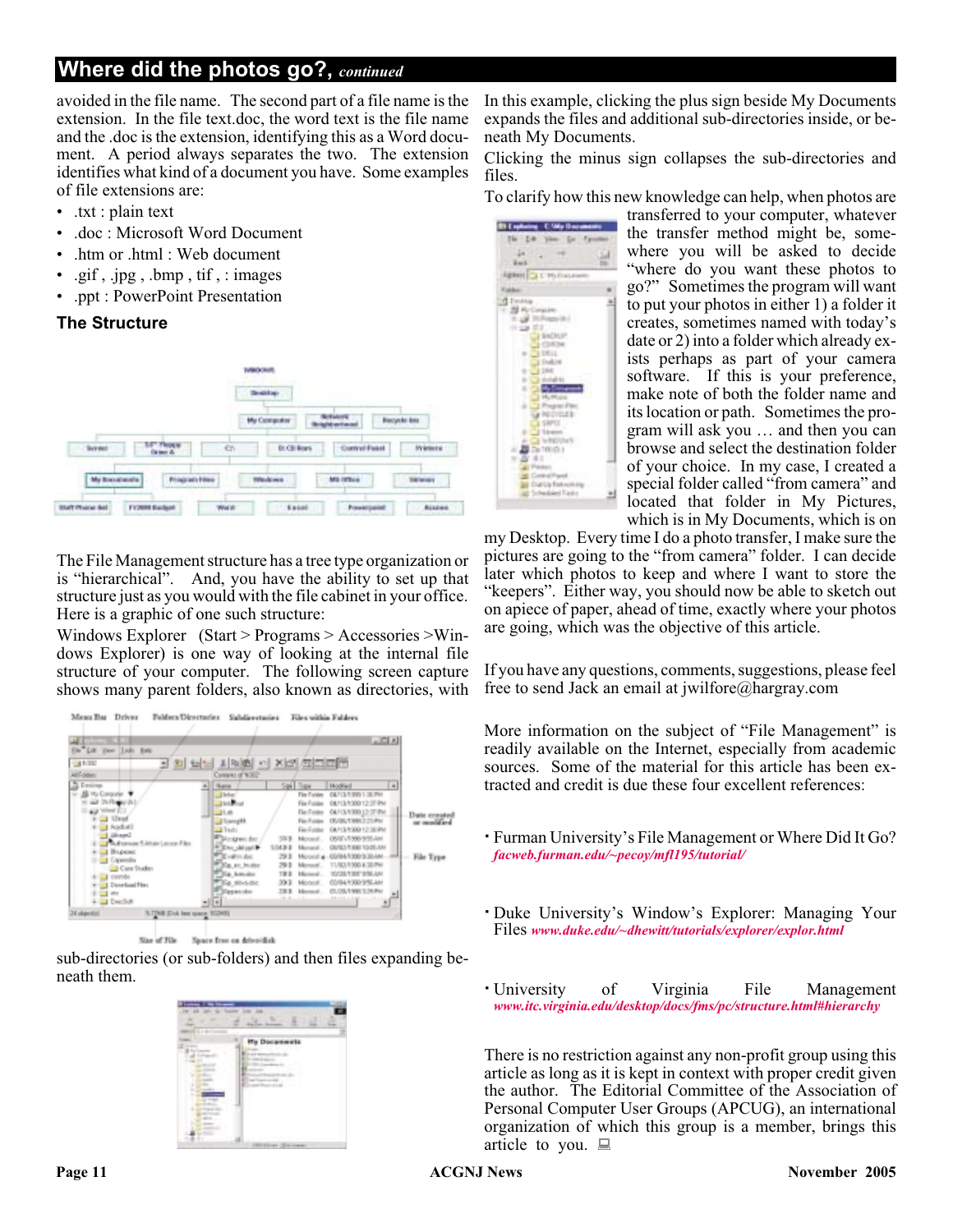# **Speedup Your Com puter – Clean Your "Startup"**

*Ira Wilsker (iwilsker@apcug.net), APCUG Di rec tor; Col um nist, The Ex am iner, Beau mont, TX*

Websites:

- *http://www.sysinfo.org*
- *http://www.safer-networking.org*
- *http://www.answersthatwork.com*

I recently received several questions on my weekly radio show and my TV show about computers that were slow to boot, and had ob vi ous per for mance deg ra da tion. While there are many causes of this inadequate performance, such as a frag mented hard drive, and other prob lems, one of the most com mon causes of slow boot ing and poor per for mance is hav ing too many programs automatically load when the com puter is boot ing.

Fortunately, there are several good solutions and resources that can speed the boot prob lem and im prove per for mance. The man ual so lu tion, avail able on most but not all ver sions of Win dows from Win dows 98 to XP is to uti lize the in te grated com mand MSCONFIG. If avail able, MSCONFIG can be ac cessed by clicking on  $START - RUN$  and then typing "MSCONFIG" (no quotes, and it is not case sen si tive) in the box, and then click on "OK". A win dow will open show ing sev eral tabs, one of which will be la beled "Start" or "Startup". This will typ i cally be a white win dow with black print, showing a checkbox fol lowed by a pro gram name or path. Boxes that are checked in di cate a pro gram that will load when the com puter is booted. Un for tu nately, as the com puter is used, and more soft ware is in stalled, many pro grams like to have them selves un nec es sar ily load at boot time, and many vi ruses and Trojans also utilize this method to load each time the computer is turned on.

While there are count less thou sands of le git i mate and il licit Win dows pro grams which want to load at boot, there are several resources, some of them free, which can identify pro grams as nec es sary or un nec es sary at boot. Once iden tified, unchecking the appropriate box on the MSCONFIG  $-$ STARTUP list may stop that pro gram from load ing. An ex cel lent and fairly up-to-date website which lists most of the items that may show up in the startup box, is Paul Collins (a.k.a. "Pacman") startup list avail able atwww.sysinfo.org. The user of this website can en ter ei ther a pro gram name from the startup list (with out the path; c:\di rec tory\pro gram.exe would only use "pro gram.exe"). Once the item is found on the web list, it is clearly de scribed, and la beled as: "Y" – Nec es sary, leave it alone; "N" – not re quired and could be started man ually if needed; " $U$ " – Users' choice; " $X$ " – Definitely not re quired, a re source hog, vi rus, spyware, or other item that should not be loaded at boot; "?" – Un known, not listed. If the file listed ad ja cent to the checkbox is listed as a "Y", leave it checked, and if listed as "X", then uncheck the box. Items marked as "N" should be unchecked, unless they are frequently used shortly af ter the com puter is booted.

Many us ers are not com fort able per form ing such tasks man ually, but there are several utilities available that contain a startup man ager to ease the pro cess of de cid ing what to al low to run, and what to stop. One free util ity that ac tu ally is in tended for an other func tion, but con tains an easy to use startup man ager is the pop u lar anti-spyware prod uct Spybot Search and Destroy (*www.safer-networking.org*). Since many spyware prod ucts in stall them selves in the startup list, Spybot al lows

*Con tinued on page 17*

|                | Rates                                                  |       | Specifications                                                               |
|----------------|--------------------------------------------------------|-------|------------------------------------------------------------------------------|
| Full page      | $7" \times 10"$                                        | \$150 | Pub lished monthly ex cept July<br>and Au gust                               |
| $2/3$ page     | $4\frac{1}{2} \times 10$                               | 115   | Closing date: 1st of pre ced ing.<br>month. Ex: Apr 1 for May                |
| $1/2$ page     | 7 x 5<br>$3\frac{1}{2} \times 10$                      | 85    | Black & white only on white un-<br>coat ed off set stock                     |
|                |                                                        |       | Non-bleed                                                                    |
| $1/3$ page     | $2\frac{1}{4} \times 10$                               | 57    | Printed by sheet fed off set                                                 |
|                | $4\frac{1}{2} \times 7\frac{1}{4}$                     |       | Half tone screen: 120                                                        |
| $1/4$ page     | $3\frac{1}{4} \times 5$                                | 50    | Neg a tives rightreading, emul-<br>sion side down.                           |
|                | $2\frac{1}{4} \times 7$                                |       | Half tones/photos \$10 extra                                                 |
| $1/6$ page     | $2\frac{1}{4} \times 5$                                | 35    | Ads must be cam era ready                                                    |
|                | $4\frac{1}{2} \times 2\frac{1}{2}$                     |       | Send check with copy, pay able<br>to ACGNJ Inc.                              |
| $1/8$ page     | $3\frac{1}{4} \times 2\frac{1}{2}$                     | 30    | Ma te rial should be sent to<br>ACGNJ, PO Box 135, Scotch<br>Plains NJ 07076 |
| Busi ness card |                                                        | 25    | For further information contact                                              |
|                | 10% dis count for 3 or more<br>consecutive in sertions |       | Frank War ren, (908) 756-1681,<br>kb4cyc@webwarren.com.                      |

Advertising Rates

# **Back Is sues Needed**

Have you been sav ing your cop ies of ACGNJ News for years? Would n't you like to have them all pre served on a CD in stead of tak ing up all that space?

The ed i tor is at tempt ing to build a CD con tain ing all is sues of ACGNJ News in pdf for mat, but our col lec tion is in com plete. We're hop ing some faith ful reader has been hoard ing them and will be will ing to lend them to us just long enough to scan them. We prom ise to re turn them quickly. The list is shrink ing thanks to the help of Jo seph Gaffney, who loaned his col lec tion for scan ning. Be low is a list of what we still need.

1985: June, July, Au gust, Sep tem ber

1984: March, Au gust

All is sues are miss ing for the first three vol umes (1975 through 1977).

If you can supply any of these missing issues, please contact the Editor by email (*bdegroot@ptd.net*) to make sure they have not been supplied by another reader. Please be sure to let us know if you are do nat ing or lending your cop ies. Those who sup ply miss ing is sues will re ceive a free copy of the re sult ing CD as our thanks for your help.  $\Box$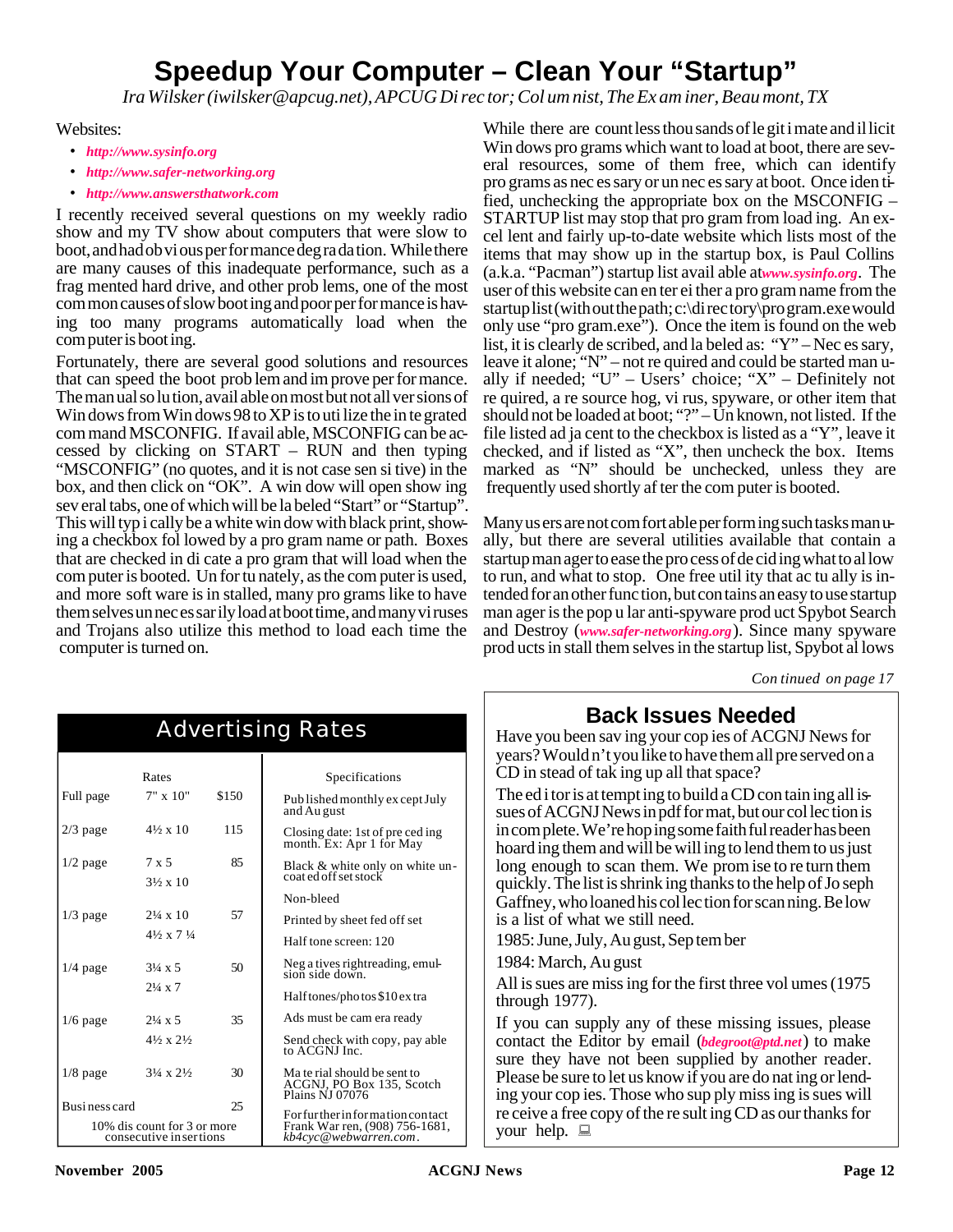# **Investing**

*Norm Wiss (cut.up@verizon.net)*

#### *[http://www.acgnj.org/groups/sig\\_investment.htm](http://www.acgnj.org/groups/sig_investment.htm)*

The Investment SIG continues with presentations on how to use analysis programs TC2000 and TCNet. Large charts are presented on our pull down screen and illustrate the application of computer scans and formulas to find stocks for profitable investments. Technical analysis determines buy points, sell points and projected moves. Technical analysis can also be used on fundamentals such as earnings, sales growth, etc. *Our next meeting: January 12.*

# **NJ Gamers**

*Gregg McCarthy (greggmc@optonline.net)*

*<http://www.angelfire.com/linux/gamers/>*

#### *[www.lanparty.com](http://www.lanparty.com)*

**The next Friday Night Frag will be January 13, 6 p.m. to Saturday 12 noon — 18 hours for 5 bucks!**

# **Window Pains**

*John Raff (jraff@comcast.net)*

#### *<http://www.acgnj.org/groups/winpains.html>*

This meeting is a combination of the older PC Symposium, PC User Group and Random Access Session which are now defunct. The intent is to provide the members with Windows oriented application discussions both Microsoft and Linux style. The presentation will be directed toward the more heavy technological level of attendee, although newbies are welcome to come. *Next meeting January 20.*

# **Main Meeting**

#### *<http://www.acgnj.org/groups/mainmeet.html>*

*Evan Williams (nhpressgo@blast.net)*

*January 6∶* Subject to be annonced. ■

# **Visual Basic**

*Rick Elbanna (rick@mastersofthecode.com)*

#### *<http://mastersofthecode.com/html/sig.htm>*

This is a public Special Interest Group sponsored by Online Marketing Network LLC and Ricardo Capelli Associates LLC. This is a co-operative meeting with the Excel VBA and WebDev group. Meetings are held on the second Monday of each month at East Brunswick Public Library in East Brunswick, New Jersey. Meeting times vary depending on the busy schedule of the Library. Times will be emailed to interested developers — send email to Rick to put your name on the notification list. Because of limited seating, those expecting to attend should email Rick prior to the meeting. Walk-ins are welcome, but are not guaranteed a seat.  $\Box$ 

#### **November 2005 CONS Page 13 CONS Page 13 Page 13**

# **LUNICS (Linux/Unix)**

*Andreas Meyer (lunics@acgnj.org)*

#### *<http//www.acgnj.org/groups/lunics.html>*

LUNICS is a group for those who share an interest in Unix and similar operating systems. While we do quite a bit with Linux, we've also been known to discuss Solaris and BSD too. We generally meet on the first Monday of the month at 8:00 PM at the Scotch Plains Rescue Squad. See the web page for directions and more information. *Next meeting February 6.*

#### **Web Dev**

This SIG is intended to be an open forum for all Website Development techniques and technologies, to encourage the study and development of web sites of all kinds. All languages will be considered and examined. Anyone interested please contact the Chairperson in charge. The current project is a CMS for the club. Anyone interested in starting a new project, come to the meeting and announce / explain. Provide as much detail as possible. One can also send projects to the ACGNJ Newsletter editor for inclusion in the next volume.

WebDev should be an all-encompasing development and examination forum for all issues, applications, OS, languages and systems one can use to build Websites. We currently have two Web dev languages .NET and Java as SIGs but the other langages and OS need to be investigated, examined and tested; Windows, Linux, UNIX, DEC, Vax, HP etc. Intel-PC, Motorola-MAC etc.  $\Box$ 

# **Human Networking**

#### *<http://www.acgnj.org/groups/hns.htm>*

#### *Mark Douches (mad-networking@pobox.com)*

The purpose of this SIG is to expand the number of professionals that we know so that connections can be made into different markets or industries when a career change or business need is necessary. We are not just a group of people who like computers or technology. Our membership consists of Information Technology professionals from various industries. We will discuss over a time period the tools and skills that are necessary to cross a bridge advance your career. Meetings are held 2nd Wednesday of the Month at 7:00 P.M.  $\Box$ 

# **Genealogy**

*Frank Warren (kb4cyc@webwarren.com) <http://www.webwarren.com/kb4cyc/gensig.html>*

Genealogy SIG is for genealogists interested in computers and computer users interested in genealogy, and is a forum to assist members in furtherance of both endeavors. Meetings usually focus on genealogy more than on computers. We meet at 8 PM on the fourth Thursday of the month, but **we do not meet in November or December**. In addition to our Web page, we also have an electronic mailing list. Messages to the list should be addressed to *gensig@webwarren.com*. To subscribe, include the line "subscribe gensig" in the body of the message.  $\Box$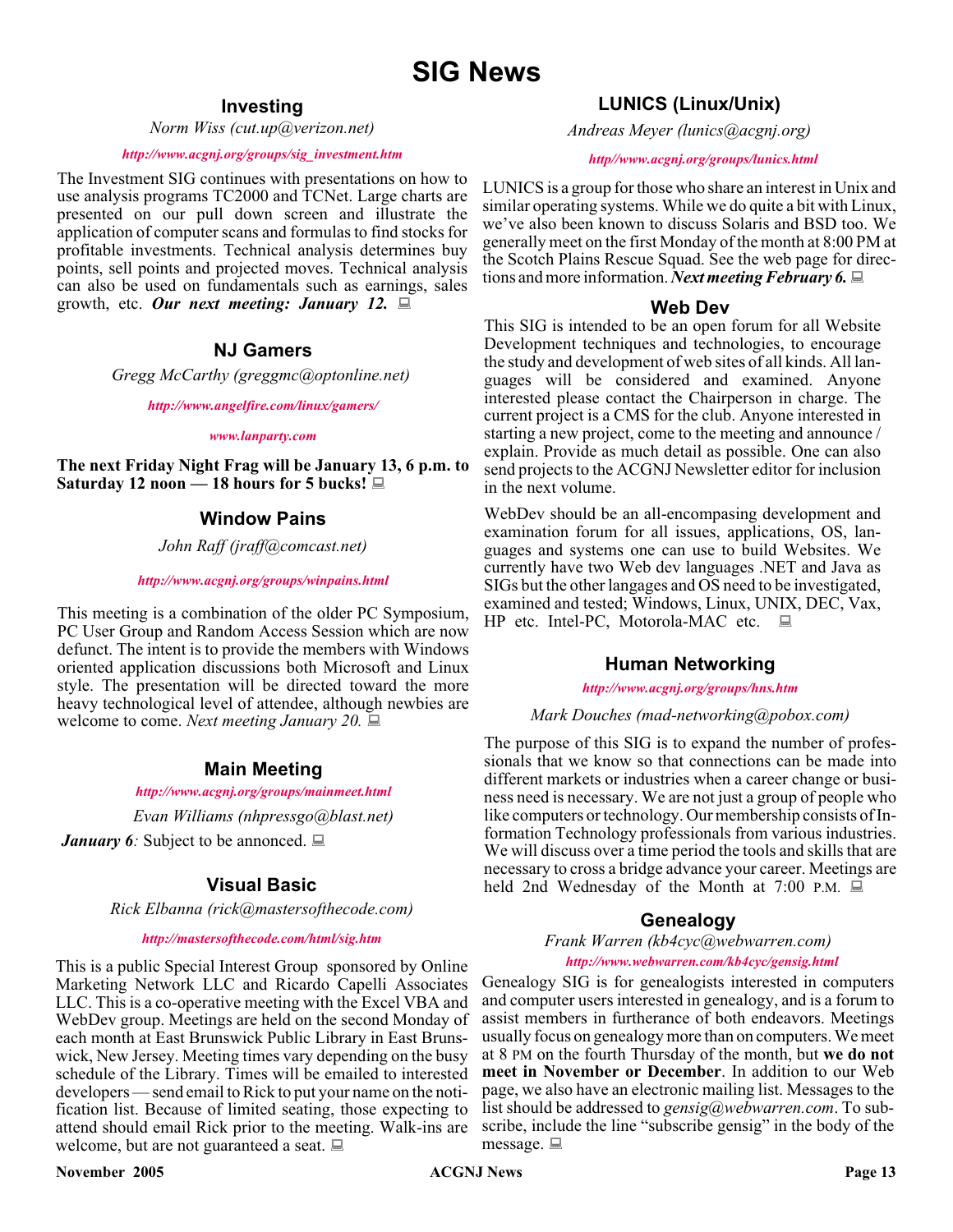# **C/C++ Programming**

*Bruce Arnold (barnold@blast.net)*

#### *<http://www.blast.net/barnold>*

This group is devoted to discussing programming languages in general and  $C$ ,  $C++$ , and  $C++$  for Windows programming in particular. Each month a small but hopefully useful program (complete with source code) is presented for discussion.

*December:* DropMp3.exe - A Music Player for Mp3 and Wma Files*.* The object of this application is to play MP3 or WMA files from a Drag and Drop List. Use "Drag and Drop" from Windows Explorer to play any file or group of files. Use "Drag and Drop" with folder names to play all of the files in the folder. The application uses the Microsoft "MCIWnd Window Class". As usual, the code is available at our website. *Our next meeting January 17.*

# **Layman's Forum**

*Matt Skoda (som359@aol.com)*

*<http://www.acgnj.org/groups/laymans.html>*

We meet on the second Monday of the month (no meetings in July and August) to discuss issues of interest to novice users or those who are planning to get started in computing. Watch our Web page for updates and announcements.  $\Box$ 

### **Java**

*Mike Redlich (mike@redlich.net) <http://www.redlich.net/javasig/>*

The Java Users Group covers beginner, intermediate, and advanced level Java programming. Primary focus is on developing useful/practical applets and applications, but can include related topics such as Java I/O, JavaBeans, Reflection, object-oriented programming and software design issues. Meetings are held the second Tuesday of the month starting promptly at 7:30 PM.

#### *December:* **Technical Overview of xProcess***.*

*January*: To be announced.  $\Box$ 

**DotNet**

*This group has disbanded.*

# **Macintosh Users**

*Keith Sproul (ksproul@noc.rutgers.edu)*

This group is no longer meeting, but Keith is still available to help Mac users via telephone or email.

#### **MCP**

(Microsoft Certified Professional) *Gregg McCarthy (greggmc@optonline.net)*

*<http://www.angelfire.com/linux/gamers/mcse.html>*

#### The MCSE SIG is a study group with the goal of preparing for the Microsoft Certification Exams. In February of 2000 "Windows 2000" debuted along with new MCSE tests. It's two years later and we have settled somewhere between W2k Pro/Server and Windows XP in our studies. Windows NT while still viable, is history as far as Microsoft is concerned. Windows .NET server should be out this year and should look like Windows XP-Server.

The books we will be using are "Mastering Windows 2000 Server" by Mark Minasi and the "MCSE Self-Paced Training Kit" from Microsoft Press. These books are important because as a study group we won't have a teacher to explain the concepts. We'll *need* to discuss them in the group. This is a study group, not a class taught by a teacher. Since hands-on training is crucial in acquiring the skills needed for these tests, we try to focus on lab work as well. The Microsoft training kits are good for labs.

*We meet on the first and third Wednesdays of each month from 7 pm to 10 pm.* Attendees are encouraged to bring a PC properly configured with NT, 10BaseT network card, and Netmeetng 2.1. For more info, reading assignments, course schedule, visit our website.  $\Box$ 

# **Lotus Notes**

*Mike Barlow (mwb@injersey.com)*

#### *[http://www.acgnj.org/groups/sig\\_lotusnotes.htm](http://www.acgnj.org/groups/sig_lotusnotes.htm)*

Meetings are held on the third Tuesday of each month at the offices of Bright Ideas Software, 1060 Amboy Avenue, 2nd Floor, Edison NJ at 7 PM (Random Access 6:30). Call (732)417-5778 for last-minute changes, cancellations, information on future meetings, locations, directions, etc. Directions are posted on our Web page.  $\Box$ 

# **VBA & Excel**

*Jim Ditaranto (fryr92a@prodigy.com) <http://www.excelvba.homestead.com>*

VBA is implemented in Microsoft Excel, Microsoft Project and Microsoft Access, and will be implemented in Word and PowerPoint. Anyone interested in using any Microsoft Office and VBA is invited — *7 PM third Monday*. Currently Jim is improving his skill set, so David McRitchie and John Raff will carry the banner.  $\Box$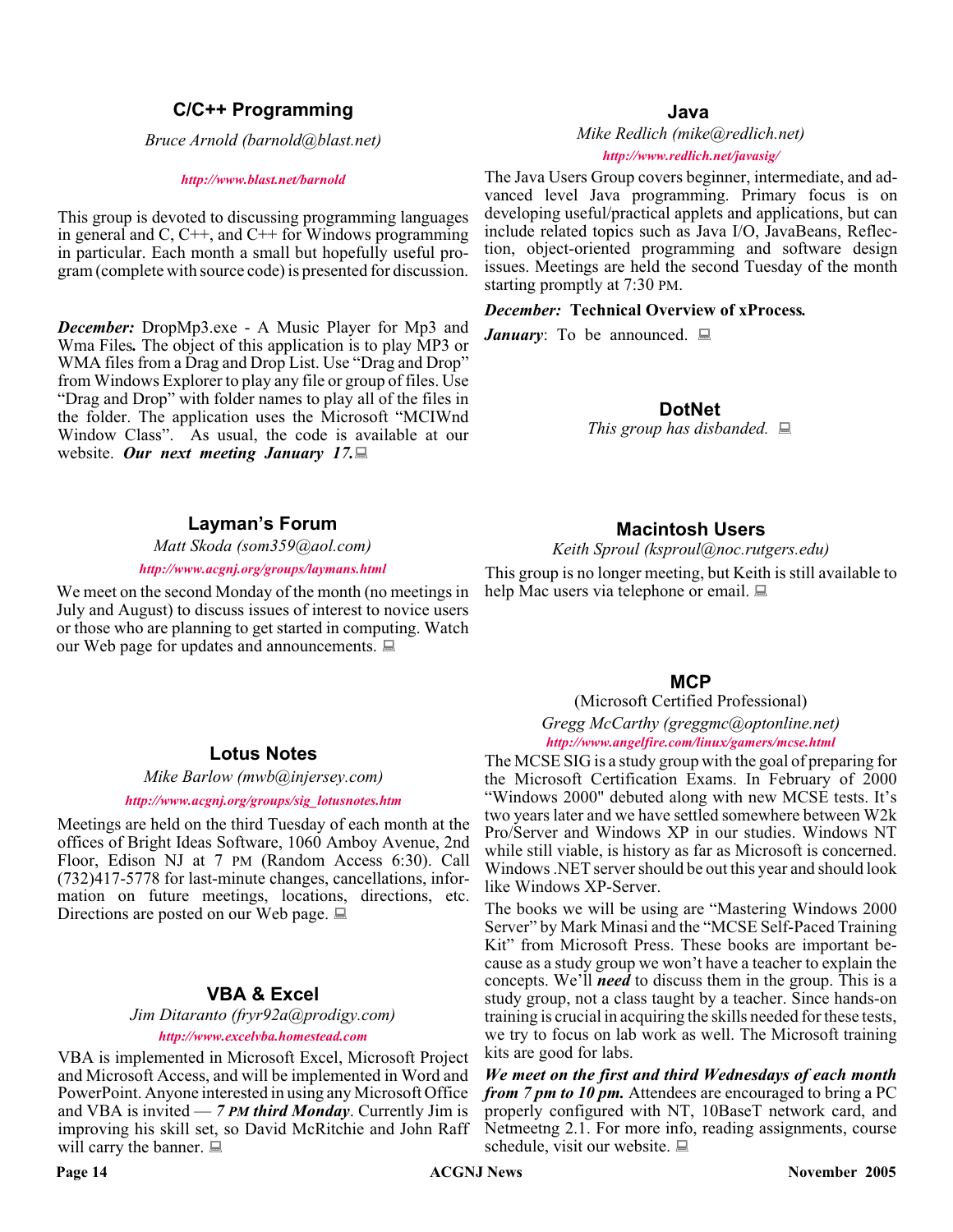# **Guru Corner**

*Jo-Anne Head (tinarock@aol.com)*

# **Discount Computer Magazine Price List**

**As described by the DealsGuy**

| If you need help with any of the technologies listed below,<br>you can call on the person listed. Please be considerate and |                                         |                  | $1 \, yr$                                                                                                                |         | $2 \text{ yr}$ 3 yr |       |
|-----------------------------------------------------------------------------------------------------------------------------|-----------------------------------------|------------------|--------------------------------------------------------------------------------------------------------------------------|---------|---------------------|-------|
| call before 10 PM.                                                                                                          |                                         |                  | <b>Computer Games</b>                                                                                                    | \$10.95 | 20.95               | 29.95 |
|                                                                                                                             | <b>Hardware</b>                         |                  | <b>Computer Gaming World</b>                                                                                             | 14.95   | 28.95               | 41.95 |
|                                                                                                                             | <b>Scott Vincent</b><br><b>Software</b> | 973-539-8169     | Computer Shopper1                                                                                                        | 16.97   | 32.95               | 47.95 |
| <b>HTML</b>                                                                                                                 | Jo-Anne Head                            | 908-769-7385     | Dr. Dobbs Journal                                                                                                        | 15.95   | 30.95               |       |
|                                                                                                                             | Mike Redlich                            | 908-537-4915     | Mac Addict                                                                                                               | 10.97   |                     |       |
| <b>CSS</b>                                                                                                                  | Jo-Anne Head                            | 908-769-7385     | Mac Home Journal                                                                                                         | 15.97   | 29.97               |       |
|                                                                                                                             | Frank Warren                            | 908-756-1681     | Mac World                                                                                                                | 12.95   |                     |       |
| ColdFusion                                                                                                                  | Jo-Anne Head                            | 908-769-7385     |                                                                                                                          |         |                     |       |
| Java                                                                                                                        | Mike Redlich                            | 908-537-4915     | Maximum PC                                                                                                               | 9.95    | 18.95               | 27.95 |
| $C++$                                                                                                                       | <b>Bruce Arnold</b>                     | 908-735-7898     | Microsoft System Journal                                                                                                 | 21.95   | 39.95               |       |
|                                                                                                                             | Mike Redlich                            | 908-537-4915     | PC Gamer                                                                                                                 | 12.95   |                     |       |
| <b>ASP</b>                                                                                                                  | Mike Redlich                            | 908-537-4915     |                                                                                                                          |         |                     |       |
| Perl                                                                                                                        | John Raff                               | 973-560-9070     | PC Magazine (22/44/66 Issues)                                                                                            | 25.97   | 48.95               | 68.95 |
|                                                                                                                             | Frank Warren                            | 908-756-1681     | PC World                                                                                                                 | 16.95   |                     |       |
| <b>XML</b>                                                                                                                  | Mike Redlich                            | 908-537-4915     | Wired                                                                                                                    | 6.00    | 12.00               | 17.00 |
| e-Commerce                                                                                                                  | Rick Elbanna                            | 800-323-7575     | These prices are for new subscriptions and renewals. All or-                                                             |         |                     |       |
| Genealogy                                                                                                                   | Frank Warren                            | 908-756-1681     | ders must be accompanied by a check, cash or Money Order.                                                                |         |                     |       |
| Networking                                                                                                                  | <b>Scott Vincent</b>                    | 973-539-8169     | Make payable to Herb Goodman, and mail to:                                                                               |         |                     |       |
| Home Automation                                                                                                             | Charlie Huffsmith                       | 732-549-1734     | Herb Goodman, 8295 Sunlake Drive, Boca Raton,                                                                            |         |                     |       |
|                                                                                                                             | Frank Warren                            | 908-756-1681     | FL 33496                                                                                                                 |         |                     |       |
|                                                                                                                             | <b>Operating Systems</b>                |                  |                                                                                                                          |         |                     |       |
| WindowsNT                                                                                                                   | <b>Scott Vincent</b>                    | 973-361-5793     | Telephone: 561-488-4465, e-mail: hgoodman@prodigy.net                                                                    |         |                     |       |
| Windows95                                                                                                                   | Rick Elbanna                            | 800-323-7575     | Please allow 10 to 12 weeks for your magazines to start. For                                                             |         |                     |       |
| Windows98                                                                                                                   | Rick Elbanna                            | 800-323-7575     | renewals you must supply an address label from your pres-                                                                |         |                     |       |
| Windows3.1                                                                                                                  | Ted Martin                              | 732-636-1942     | ent subscription to insure the correct start of your renewal.                                                            |         |                     |       |
|                                                                                                                             | Charlie Huffsmith<br><b>Macintosh</b>   | 732-549-1734     | As an extra service I will mail a renewal notice about 4<br>months prior to their expiration date. I carry more than 300 |         |                     |       |
| Mac O/S                                                                                                                     | Keith Sproul                            | $(732)$ 821-4828 | titles at excellent prices — email for prices. $\Box$                                                                    |         |                     |       |

# **ACGNJ MEMBERSHIP APPLICATION**

Sign up online at *[http://www.acgnj.org/membership\\_update.htm](http://www.acgnj.org/membership_update.htm )* and pay dues with PayPal.

| <b>Dues</b>                                                                                                                                                                        |                  |                                            |                         |                             |                |                                    |
|------------------------------------------------------------------------------------------------------------------------------------------------------------------------------------|------------------|--------------------------------------------|-------------------------|-----------------------------|----------------|------------------------------------|
|                                                                                                                                                                                    | <b>US/CANADA</b> | <b>FAMILY OF MEMBER</b><br>(No Newsletter) |                         | <b>FOREIGN</b>              | <b>STUDENT</b> | <b>SENIOR CITIZEN</b><br>(Over 65) |
| 1 Year                                                                                                                                                                             | \$25             | \$10                                       |                         | \$55                        | \$20           | \$20                               |
| 2 Years                                                                                                                                                                            | \$40             |                                            |                         |                             |                |                                    |
| 3 Years                                                                                                                                                                            | \$55             |                                            |                         |                             |                | \$45                               |
| Mail this application and your check to:<br>AMATEUR COMPUTER GROUP OF NEW JERSEY, INC., P.O. BOX 135, SCOTCH PLAINS, NJ 07076<br>$\Box$ New Member o Renewal $\Box$ Address Change |                  |                                            |                         |                             |                |                                    |
|                                                                                                                                                                                    |                  |                                            |                         |                             |                | Phone <u>example</u>               |
|                                                                                                                                                                                    |                  |                                            |                         |                             |                | E-Mail                             |
|                                                                                                                                                                                    |                  |                                            | _State ________________ | $\mathsf{Zip}\_\_\_\_\_\_\$ |                | URL $\qquad$                       |
| What topics would you like to see covered at club meetings?                                                                                                                        |                  |                                            |                         |                             |                |                                    |
| November 2005                                                                                                                                                                      |                  |                                            | <b>ACGNJ News</b>       |                             |                | Page 15                            |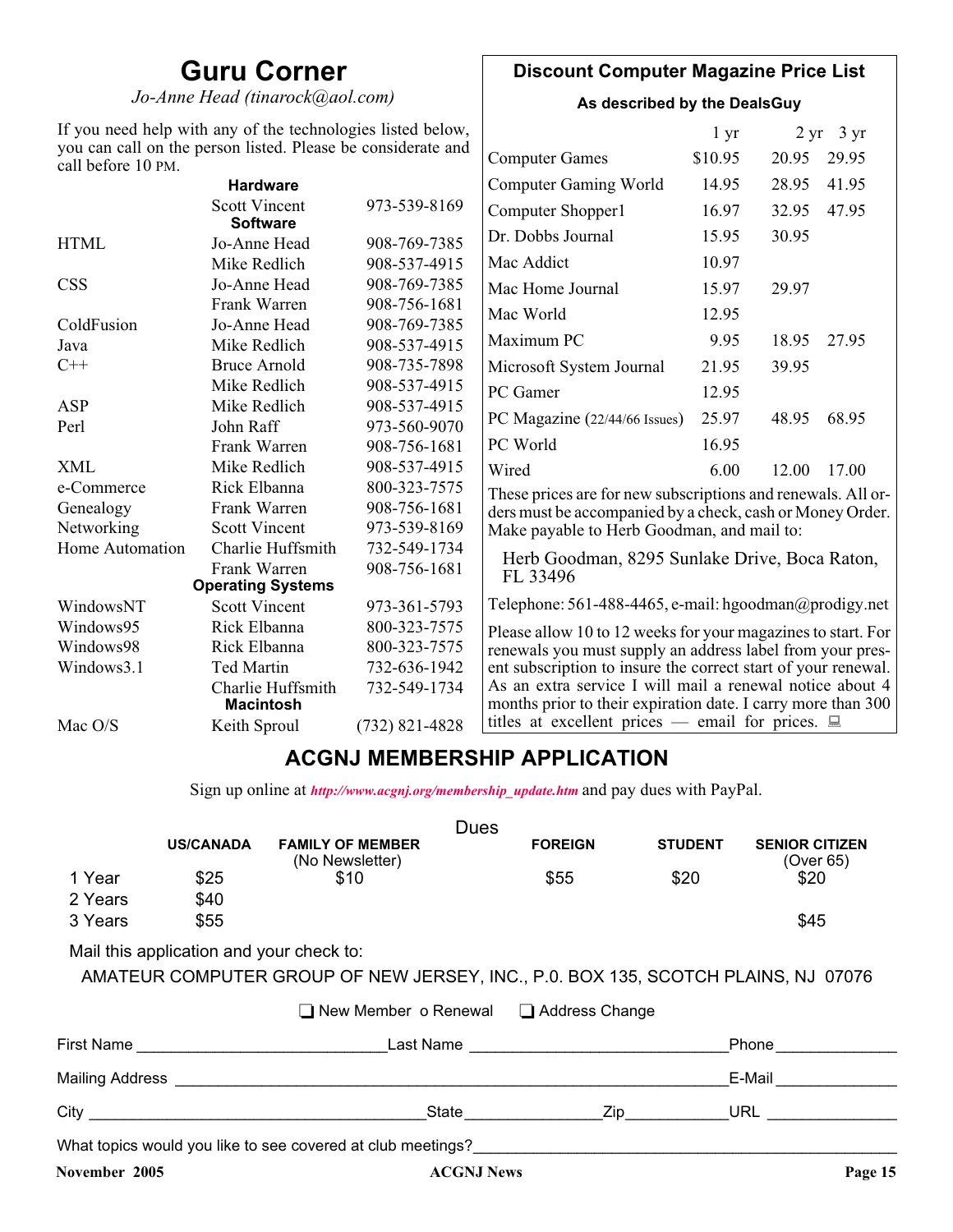# **Speed Up Your Computer,** *continued from page 12*

the user to con trol those malware pro grams as well as all other startup pro grams at boot. Down load the Spybot, in stall and up date it, and then open it. Click on "Mode" on the menu bar, and se lect "Ad vanced". On the left side of the win dow will be a choice of utilities. Go to "Tools" and click on "System" Startup". This will load a list of programs loaded at boot, along with their cor re spond ing checkboxes. The right edge of the win dow has a nar row gray bar with two tri an gu lar ar rows, one right (close) and one left (open); click on this bar and the data from Paul Col lins' startup list (men tioned above) will be shown as each listed item is clicked on. Nec es sary items are high lighted in green, and us ers' choice items are high lighted yel low. Dan ger ous and un nec es sary items are high lighted in red, and white items are unknown to "Pacman". Unwanted items can have their corresponding "check" removed by click ing on the checkbox; this will stop the item from load ing at boot. Items can also be de leted us ing the red "X" at the top of the window. When Spybot is exited, the changes to the startup will be saved, and should not load at the next boot.

A reasonably priced (\$20) commercial program that offers greater power and flex i bil ity to con trol what loads when the com puter boots is a Brit ish pro gram "The Ul ti mate Trou ble Shooter" avail able at *www.answersthatwork.com*. Open the program and click "Startups". Ini tially, startup pro grams will be labeled in the traditional red (remove), yellow (personal choice), green (leave it alone), and white (not listed). Upon click ing on any startup item a de tailed de scrip tion is dis played on the bot tom half of the win dow. Unchecking a box will stop the item from load ing at the next boot.

There are sev eral other util i ties that con tain startup man ag ers, and most will do a sat is fac tory job. By clean ing the files that load at boot, the com puter will boot faster, have fewer software con flicts, run faster, shut down faster, and in crease your computing satisfaction.

*There is no re stric tion against any non-profit group us ing this ar ti cle as long as it is kept in con text with proper credit given the author. The Editorial Committee of the Association of Per sonal Com puter User Groups (APCUG), an in ter na tional organization of which this group is a member, brings this article to you.* :



# **ACGNJ MEETINGS**

#### **For the very lat est news on ACGNJ meet ings visit the ACGNJ Web Page (***http://www.acgnj.org***)**

# **Mon day, Jan u ary 2, 2006**

8 P.M. - Lunics (Linux/Unix). Andreas Meyer (*lunics@acgnj.org*), cancelled.

# **Tues day, Jan u ary 3**

ACGNJ Board Meeting

# **Wednes day, Jan u ary 4**

7 P.M. - MCSE Study Group, Gregg McCarthy (*greggmc@optonline.net*).

# **Fri day, Jan u ary 6**

8 P.M. - Main Meet ing, Evan Wil liams (*nhpressgo@blast.net*).

#### **Mon day, Jan u ary 9**

8 P.M. - Lay man's Fo rum, Matt Skoda (*som359@aol.com*), 908-359-8842.

**Tues day, Jan u ary 10**

7:30 P.M. - Java, Mike Redlich (*mike@redlich.net*) 908-537-4915.

**Wednes day, Jan u ary 11**

P.M. - Human Networking, Mark Douces (*mad-networking@pobox.com*)

**Thurs day, Jan u ary 12**

8 P.M. - In vesting, Norm Wiss (*cut.up@verizon.net*).

**Fri day, Jan u ary 13** 6 P.M. to 5 A.M.- NJ Gamers. Gregg McCarthy

(*greggmc@optonline.net*), 732-721-6507. Break 8 to 10 P.M.

**Mon day, Jan u ary 16**

8 P.M. - VBA, Jim Ditaranto (fryr92a@prodigy.com), 201-986-1104

**Tues day, Jan u ary 17**

8 P.M. - C/C++ Users, Bruce Ar nold (*barnold@blast.net*), 908-735-7898

**Wednesday, Jan u ary 18**<br>CSE Study Group, Gregg

7 P.M. - MCSE Study Group, Gregg McCarthy (*greggmc@optonline.net*).

**Fri day, Jan u ary 20**

8 P.M. - Win dow Pains, John Raff. **Thurs day, Jan u ary 26** Ge ne al ogy SIG - No meet ing this month.

**Tues day, Jan u ary 3**

ACGNJ Board Meeting  $\Box$ 

**All meet ings, un less oth er wise noted, are at Scotch Plains Res cue Squad, 1916 Bartle Ave., Scotch Plains, N.J. Di rec tions and map in side back cover.**